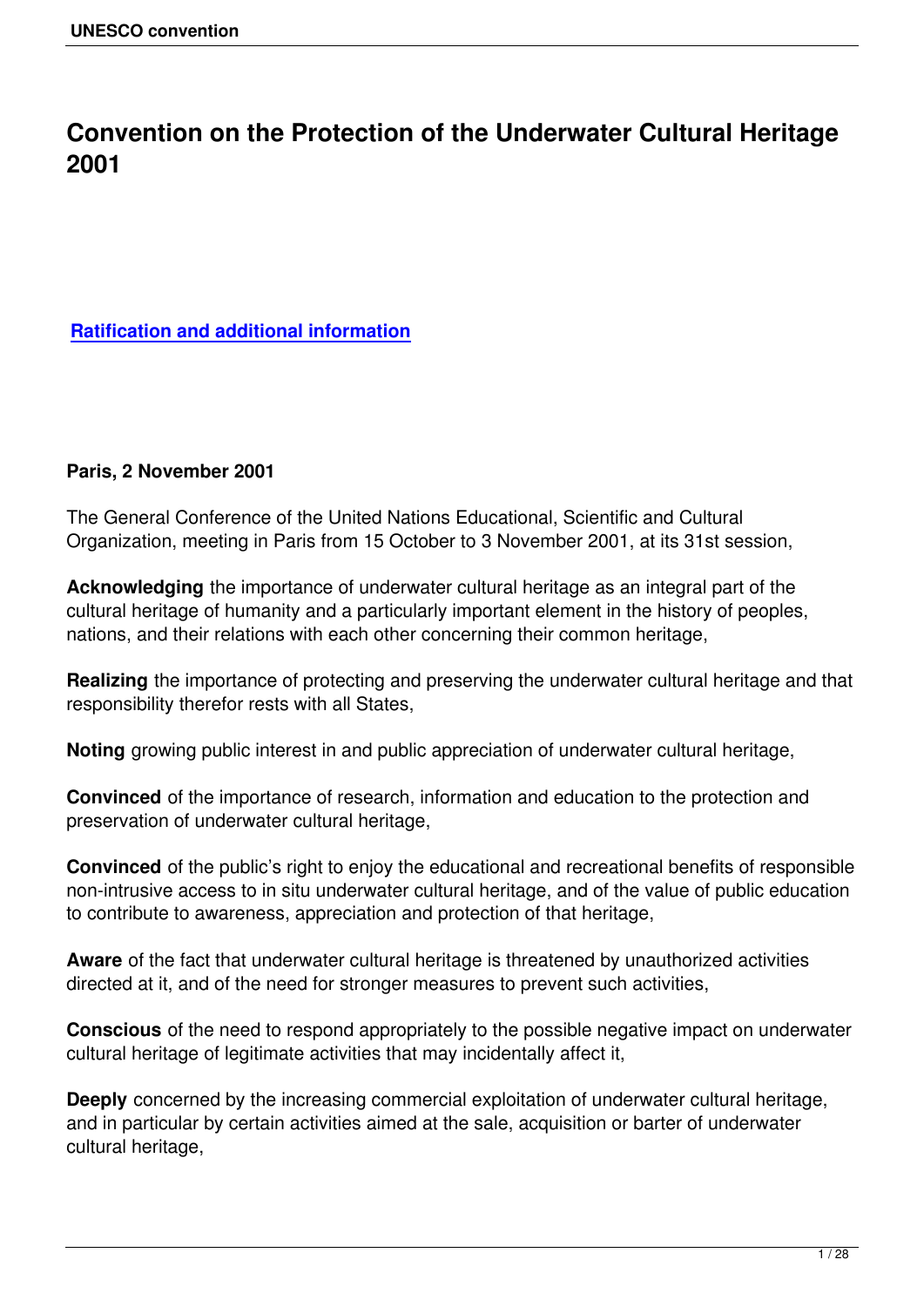**Aware** of the availability of advanced technology that enhances discovery of and access to underwater cultural heritage,

**Believing** that cooperation among States, international organizations, scientific institutions, professional organizations, archaeologists, divers, other interested parties and the public at large is essential for the protection of underwater cultural heritage,

**Considering** that survey, excavation and protection of underwater cultural heritage necessitate the availability and application of special scientific methods and the use of suitable techniques and equipment as well as a high degree of professional specialization, all of which indicate a need for uniform governing criteria,

**Realizing** the need to codify and progressively develop rules relating to the protection and preservation of underwater cultural heritage in conformity with international law and practice, including the UNESCO Convention on the Means of Prohibiting and Preventing the Illicit Import, Export and Transfer of Ownership of Cultural Property of 14 November 1970, the UNESCO Convention for the Protection of the World Cultural and Natural Heritage of 16 November 1972 and the United Nations Convention on the Law of the Sea of 10 December 1982,

**Committed** to improving the effectiveness of measures at international, regional and national levels for the preservation in situ or, if necessary for scientific or protective purposes, the careful recovery of underwater cultural heritage,

**Having** decided at its twenty-ninth session that this question should be made the subject of an international convention,

Adopts this second day of November 2001 this Convention.

Source: UNESCO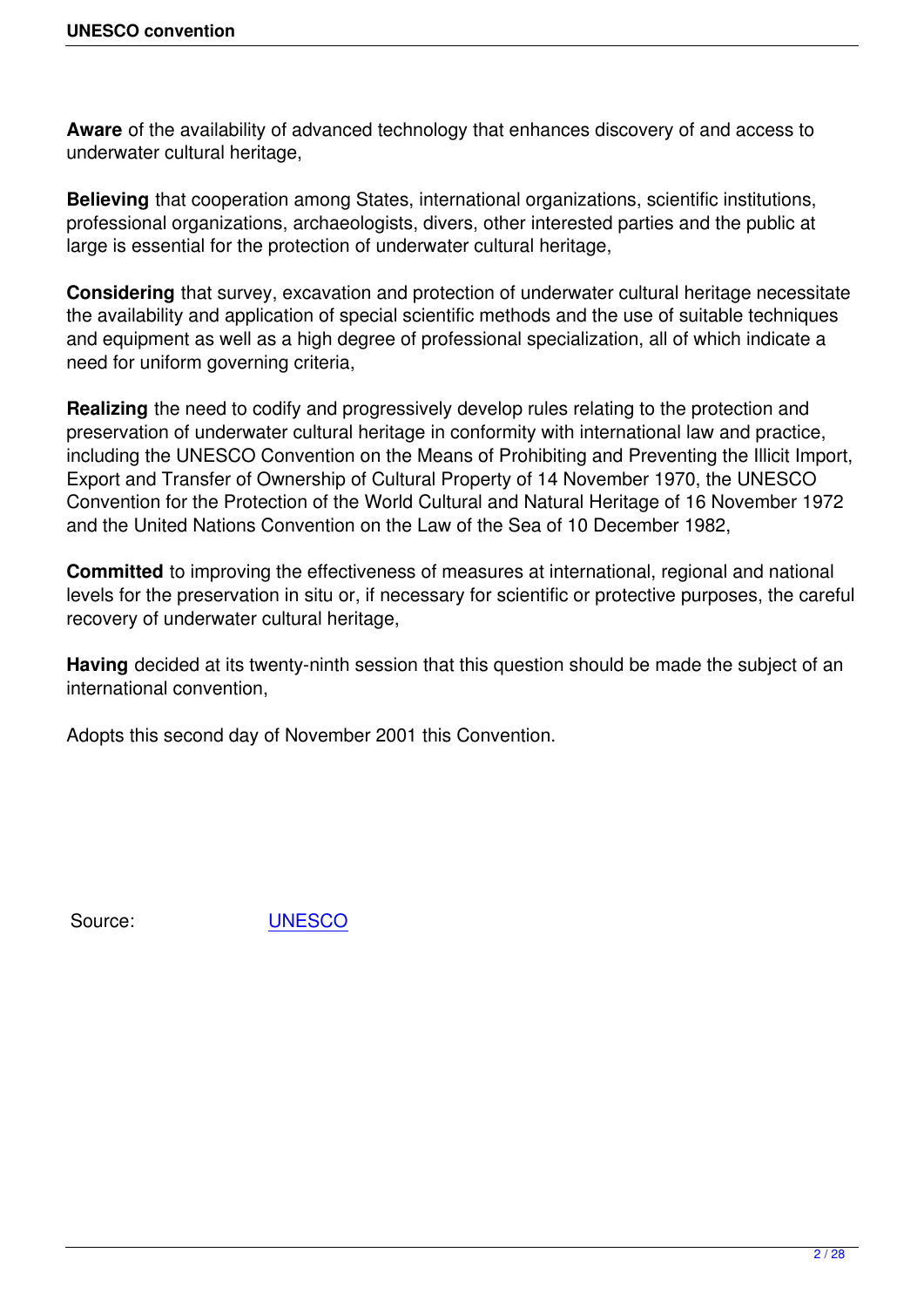# **Article 1 – Definitions**

For the purposes of this Convention:

1. (a) "Underwater cultural heritage" means all traces of human existence having a cultural, historical or archaeological character which have been partially or totally under water, periodically or continuously, for at least 100 years such as:

(i) sites, structures, buildings, artefacts and human remains, together with their archaeological and natural context;

(ii) vessels, aircraft, other vehicles or any part thereof, their cargo or other contents, together with their archaeological and natural context; and

(iii) objects of prehistoric character.

(b) Pipelines and cables placed on the seabed shall not be considered as underwater cultural heritage.

(c) Installations other than pipelines and cables, placed on the seabed and still in use, shall not be considered as underwater cultural heritage.

2. (a) "States Parties" means States which have consented to be bound by this Convention and for which this Convention is in force.

(b) This Convention applies mutatis mutandis to those territories referred to in Article 26, paragraph 2(b), which become Parties to this Convention in accordance with the conditions set out in that paragraph, and to that extent "States Parties" refers to those territories.

3. "UNESCO" means the United Nations Educational, Scientific and Cultural Organization.

4. "Director-General" means the Director-General of UNESCO.

5. "Area" means the seabed and ocean floor and subsoil thereof, beyond the limits of national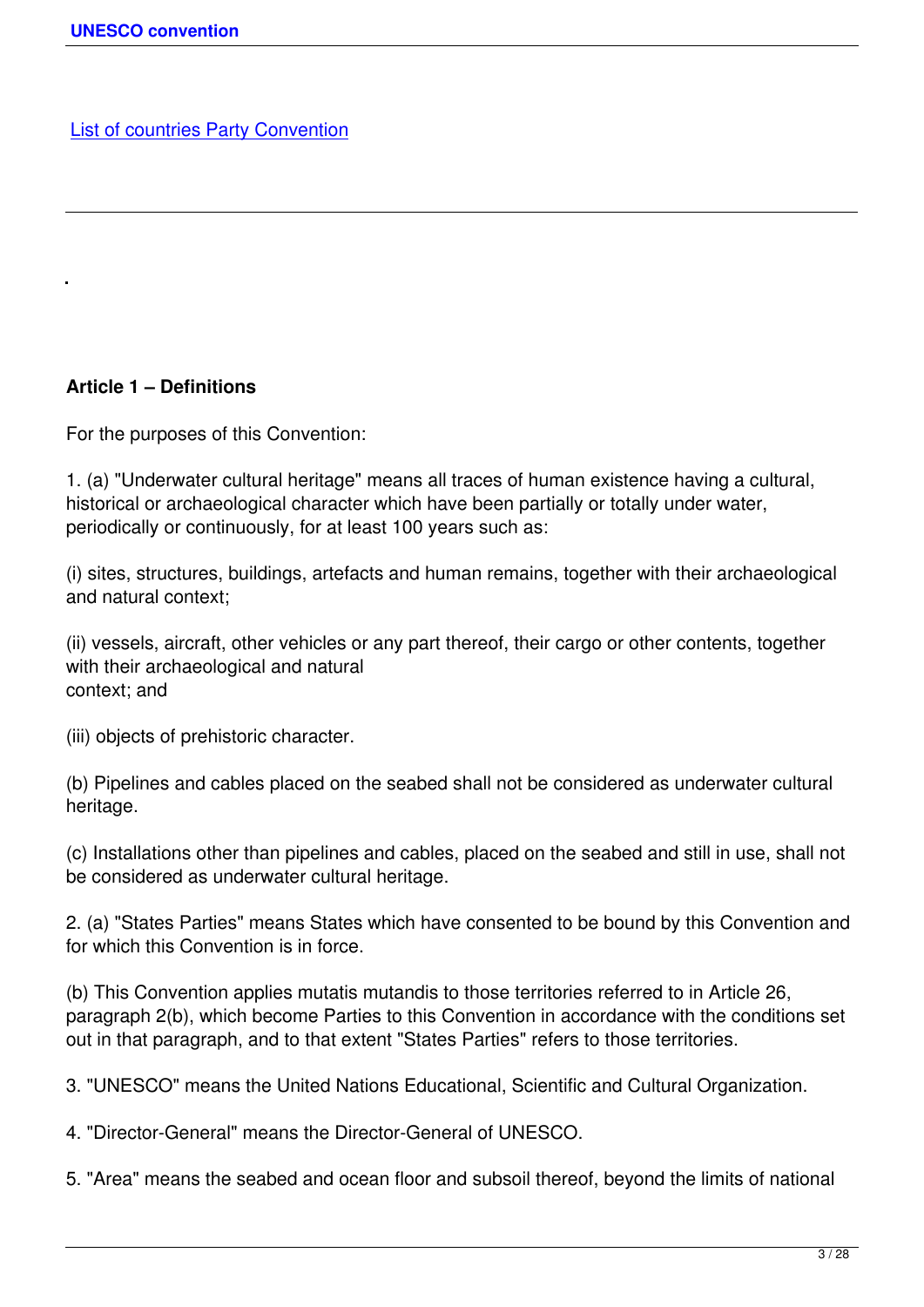jurisdiction.

6. "Activities directed at underwater cultural heritage" means activities having underwater cultural heritage as their primary object and which may, directly or indirectly, physically disturb or otherwise damage underwater cultural heritage.

7. "Activities incidentally affecting underwater cultural heritage" means activities which, despite not having underwater cultural heritage as their primary object or one of their objects, may physically disturb or otherwise damage underwater cultural heritage.

8. "State vessels and aircraft" means warships, and other vessels or aircraft that were owned or operated by a State and used, at the time of sinking, only for government non-commercial purposes, that are identified as such and that meet the definition of underwater cultural heritage.

9. "Rules" means the Rules concerning activities directed at underwater cultural heritage, as referred to in Article 33 of this Convention.

# **Article 2 – Objectives and general principles**

1. This Convention aims to ensure and strengthen the protection of underwater cultural heritage.

2. States Parties shall cooperate in the protection of underwater cultural heritage.

3. States Parties shall preserve underwater cultural heritage for the benefit of humanity in conformity with the provisions of this Convention.

4. States Parties shall, individually or jointly as appropriate, take all appropriate measures in conformity with this Convention and with international law that are necessary to protect underwater cultural heritage, using for this purpose the best practicable means at their disposal and in accordance with their capabilities.

5. The preservation in situ of underwater cultural heritage shall be considered as the first option before allowing or engaging in any activities directed at this heritage.

6. Recovered underwater cultural heritage shall be deposited, conserved and managed in a manner that ensures its long-term preservation.

7. Underwater cultural heritage shall not be commercially exploited.

8. Consistent with State practice and international law, including the United Nations Convention on the Law of the Sea, nothing in this Convention shall be interpreted as modifying the rules of international law and State practice pertaining to sovereign immunities, nor any State's rights with respect to its State vessels and aircraft.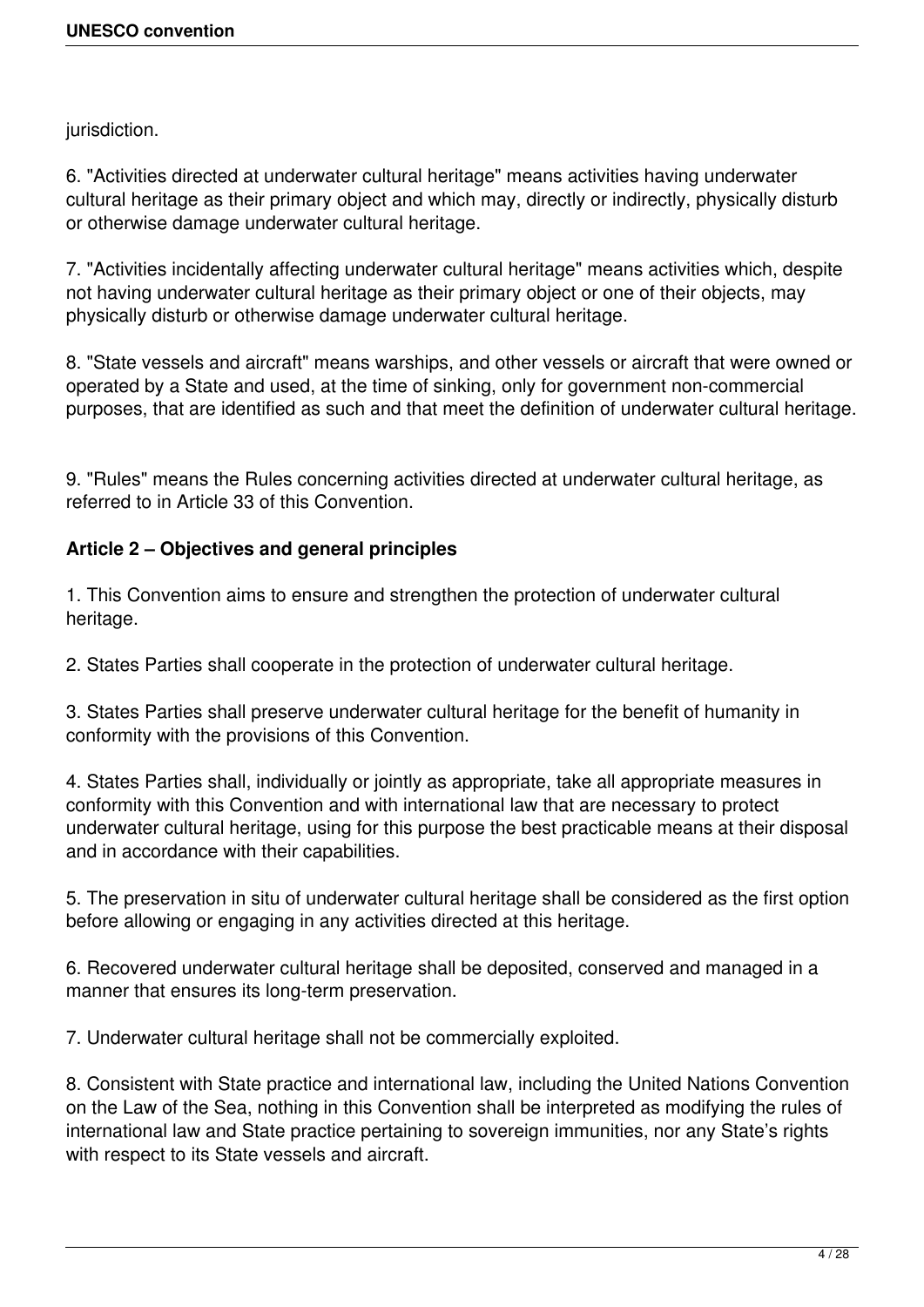9. States Parties shall ensure that proper respect is given to all human remains located in maritime waters.

10. Responsible non-intrusive access to observe or document in situ underwater cultural heritage shall be encouraged to create public awareness, appreciation, and protection of the heritage except where such access is incompatible with its protection and management.

11. No act or activity undertaken on the basis of this Convention shall constitute grounds for claiming, contending or disputing any claim to national sovereignty or jurisdiction.

Source: UNESCO

List of countries Party Convention

# **Article 3 – Relationship between this Convention and the United Nations Convention on the Law of the Sea**

Nothing in this Convention shall prejudice the rights, jurisdiction and duties of States under international law, including the United Nations Convention on the Law of the Sea. This Convention shall be interpreted and applied in the context of and in a manner consistent with international law, including the United Nations Convention on the Law of the Sea.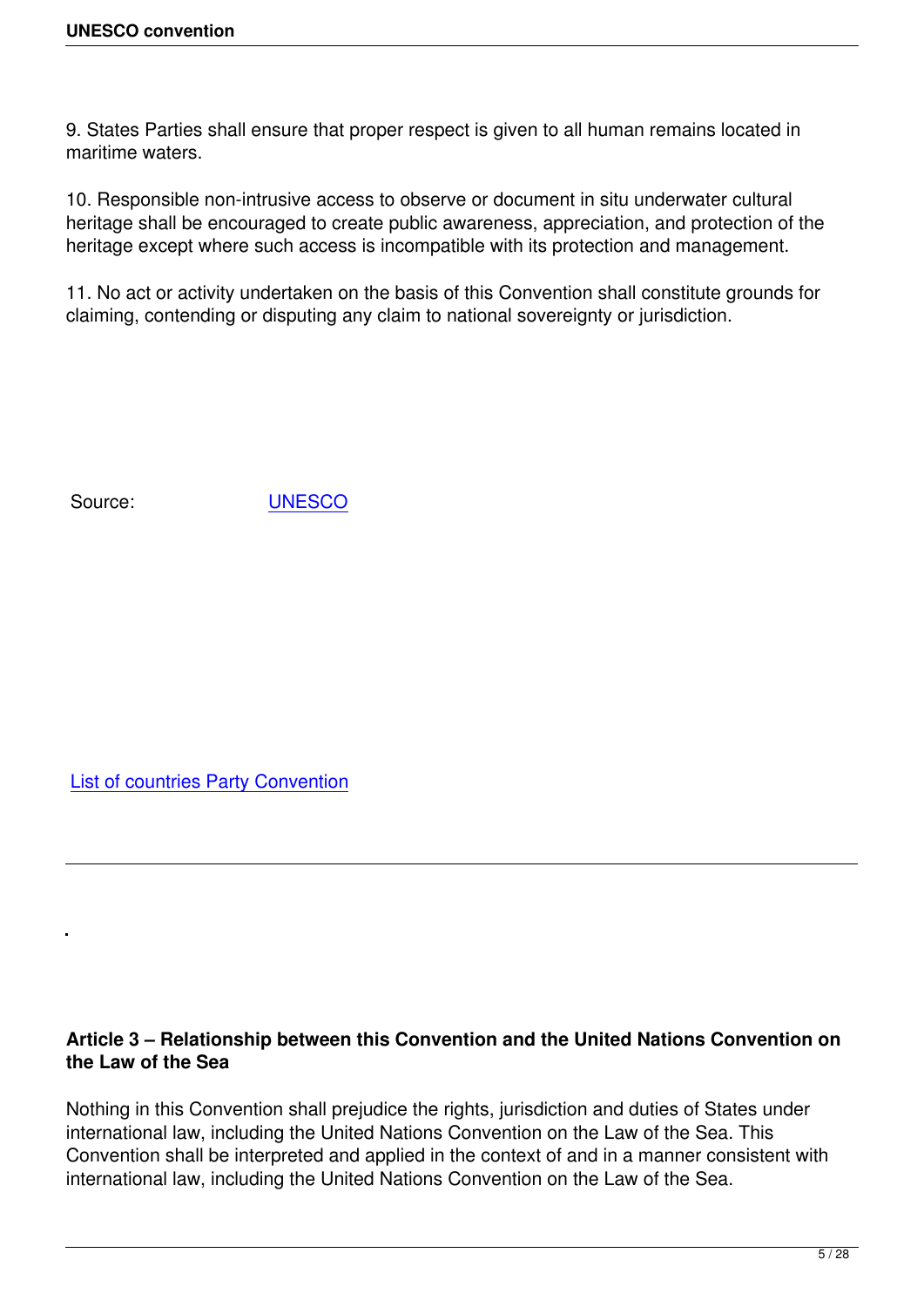# **Article 4 – Relationship to law of salvage and law of finds**

Any activity relating to underwater cultural heritage to which this Convention applies shall not be subject to the law of salvage or law of finds, unless it:

- (a) is authorized by the competent authorities, and
- (b) is in full conformity with this Convention, and

(c) ensures that any recovery of the underwater cultural heritage achieves its maximum protection.

# **Article 5 – Activities incidentally affecting underwater cultural heritage**

Each State Party shall use the best practicable means at its disposal to prevent or mitigate any adverse effects that might arise from activities under its jurisdiction incidentally affecting underwater cultural heritage.

# **Article 6 – Bilateral, regional or other multilateral agreements**

1. States Parties are encouraged to enter into bilateral, regional or other multilateral agreements or develop existing agreements, for the preservation of underwater cultural heritage. All such agreements shall be in full conformity with the provisions of this Convention and shall not dilute its universal character. States may,

in such agreements, adopt rules and regulations which would ensure better protection of underwater cultural heritage than those adopted in this Convention.

2. The Parties to such bilateral, regional or other multilateral agreements may invite States with a verifiable link, especially a cultural, historical or archaeological link, to the underwater cultural heritage concerned to join such agreements.

3. This Convention shall not alter the rights and obligations of States Parties regarding the protection of sunken vessels, arising from other bilateral, regional or other multilateral agreements concluded before its adoption, and, in particular, those that are in conformity with the purposes of this Convention.

# **Article 7 – Underwater cultural heritage in internal waters, archipelagic waters and territorial sea**

1. States Parties, in the exercise of their sovereignty, have the exclusive right to regulate and authorize activities directed at underwater cultural heritage in their internal waters, archipelagic waters and territorial sea.

2. Without prejudice to other international agreements and rules of international law regarding the protection of underwater cultural heritage, States Parties shall require that the Rules be applied to activities directed at underwater cultural heritage in their internal waters, archipelagic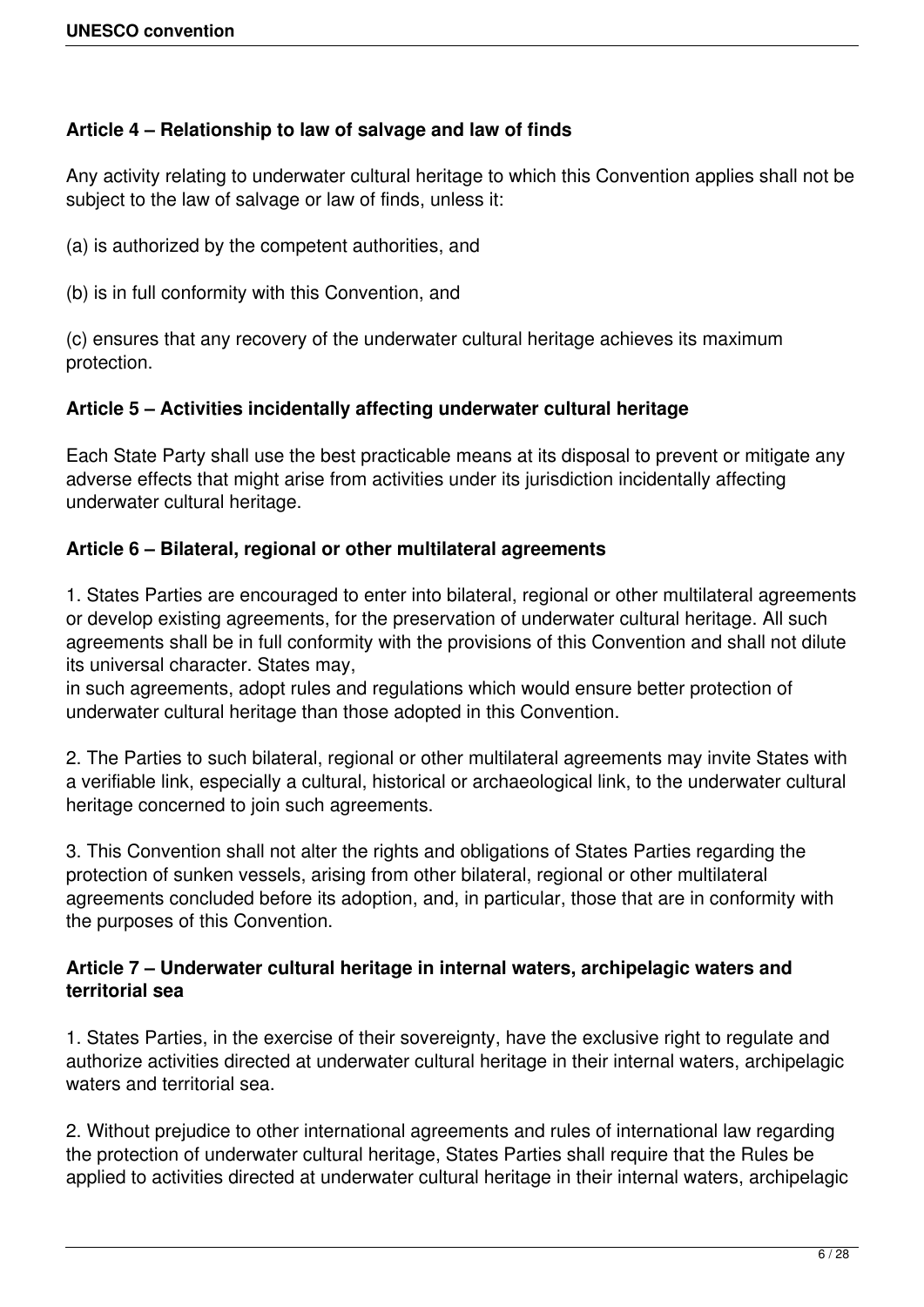waters and territorial sea.

3. Within their archipelagic waters and territorial sea, in the exercise of their sovereignty and in recognition of general practice among States, States Parties, with a view to cooperating on the best methods of protecting State vessels and aircraft, should inform the flag State Party to this Convention and, if applicable, other States with a verifiable link, especially a cultural, historical or archaeological link, with respect to the discovery of such identifiable State vessels and aircraft.

#### **Article 8 – Underwater cultural heritage in the contiguous zone**

Without prejudice to and in addition to Articles 9 and 10, and in accordance with Article 303, paragraph 2, of the United Nations Convention on the Law of the Sea, States Parties may regulate and authorize activities directed at underwater cultural heritage within their contiguous zone. In so doing, they shall require that the Rules be applied.

# **Article 9 – Reporting and notification in the exclusive economic zone and on the continental shelf**

1. All States Parties have a responsibility to protect underwater cultural heritage in the exclusive economic zone and on the continental shelf in conformity with this Convention. Accordingly:

(a) a State Party shall require that when its national, or a vessel flying its flag, discovers or intends to engage in activities directed at underwater cultural heritage located in its exclusive economic zone or on its continental shelf, the national or the master of the vessel shall report such discovery or activity to it;

(b) in the exclusive economic zone or on the continental shelf of another State Party:

(i) States Parties shall require the national or the master of the vessel to report such discovery or activity to them and to that other State Party;

(ii) alternatively, a State Party shall require the national or master of the vessel to report such discovery or activity to it and shall ensure the rapid and effective transmission of such reports to all other States Parties.

2. On depositing its instrument of ratification, acceptance, approval or accession, a State Party shall declare the manner in which reports will be transmitted under paragraph 1(b) of this Article.

3. A State Party shall notify the Director-General of discoveries or activities reported to it under paragraph 1 of this Article.

4. The Director-General shall promptly make available to all States Parties any information notified to him under paragraph 3 of this Article.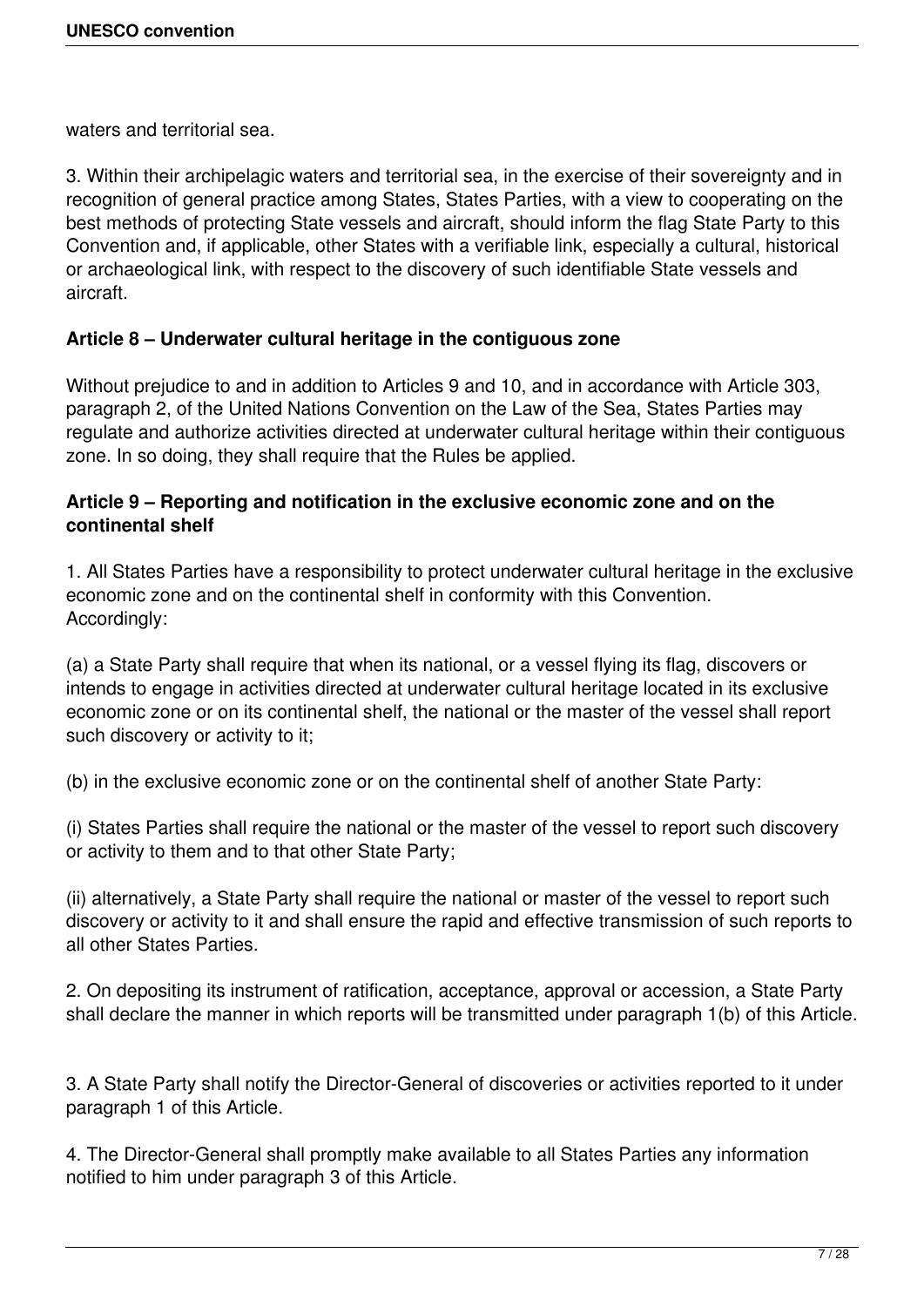5. Any State Party may declare to the State Party in whose exclusive economic zone or on whose continental shelf the underwater cultural heritage is located its interest in being consulted on how to ensure the effective protection of that underwater cultural heritage. Such declaration shall be based on a verifiable link, especially a cultural, historical or archaeological link, to the underwater cultural heritage concerned.

Source: UNESCO

List of countries Party Convention

# **Article 10 – Protection of underwater cultural heritage in the exclusive economic zone and on the continental shelf**

1. No authorization shall be granted for an activity directed at underwater cultural heritage located in the exclusive economic zone or on the continental shelf except in conformity with the provisions of this Article.

2. A State Party in whose exclusive economic zone or on whose continental shelf underwater cultural heritage is located has the right to prohibit or authorize any activity directed at such heritage to prevent interference with its sovereign rights or jurisdiction as provided for by international law including the United Nations Convention on the Law of the Sea.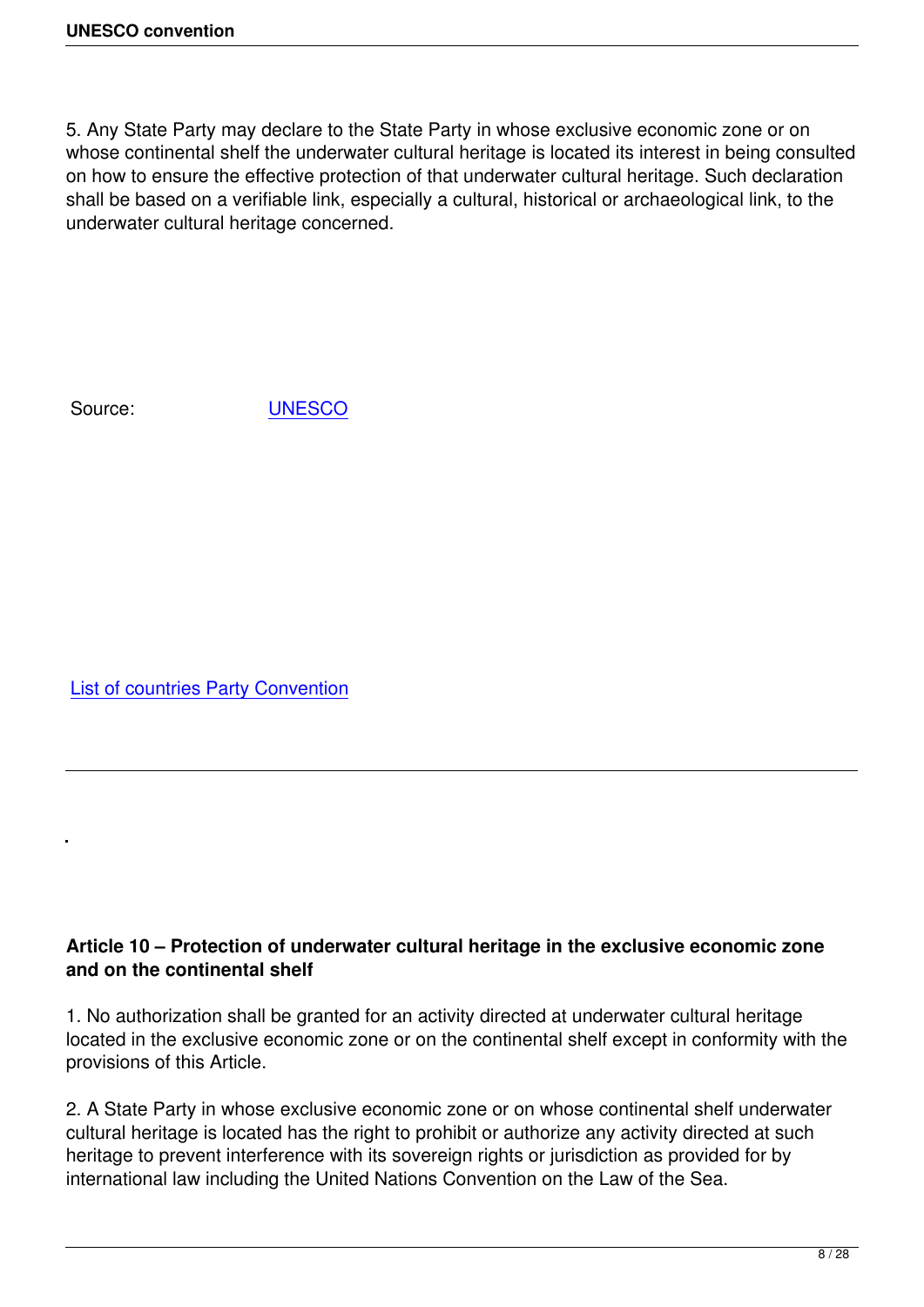3. Where there is a discovery of underwater cultural heritage or it is intended that activity shall be directed at underwater cultural heritage in a State Party's exclusive economic zone or on its continental shelf, that State Party shall:

(a) consult all other States Parties which have declared an interest under Article 9, paragraph 5, on how best to protect the underwater cultural heritage;

(b) coordinate such consultations as "Coordinating State", unless it expressly declares that it does not wish to do so, in which case the States Parties which have declared an interest under Article 9, paragraph 5, shall appoint a Coordinating State.

4. Without prejudice to the duty of all States Parties to protect underwater cultural heritage by way of all practicable measures taken in accordance with international law to prevent immediate danger to the underwater cultural heritage, including looting, the Coordinating State may take all practicable measures, and/or issue any necessary authorizations in conformity with this Convention and, if necessary prior to consultations, to prevent any immediate danger to the underwater cultural heritage, whether arising from human activities or any other cause, including looting. In taking such measures assistance may be requested from other States Parties.

5. The Coordinating State:

(a) shall implement measures of protection which have been agreed by the consulting States, which include the Coordinating State, unless the consulting States, which include the Coordinating State, agree that another State Party shall implement those measures;

(b) shall issue all necessary authorizations for such agreed measures in conformity with the Rules, unless the consulting States, which include the Coordinating State, agree that another State Party shall issue those authorizations;

(c) may conduct any necessary preliminary research on the underwater cultural heritage and shall issue all necessary authorizations therefore, and shall promptly inform the Director-General of the results, who in turn will make such information promptly available to other States Parties.

6. In coordinating consultations, taking measures, conducting preliminary research and/or issuing authorizations pursuant to this Article, the Coordinating State shall act on behalf of the States Parties as a whole and not in its own interest. Any such action shall not in itself constitute a basis for the assertion of any preferential or jurisdictional rights not provided for in international law, including the United Nations Convention on the Law of the Sea.

7. Subject to the provisions of paragraphs 2 and 4 of this Article, no activity directed at State vessels and aircraft shall be conducted without the agreement of the flag State and the collaboration of the Coordinating State.

# **Article 11 – Reporting and notification in the Area**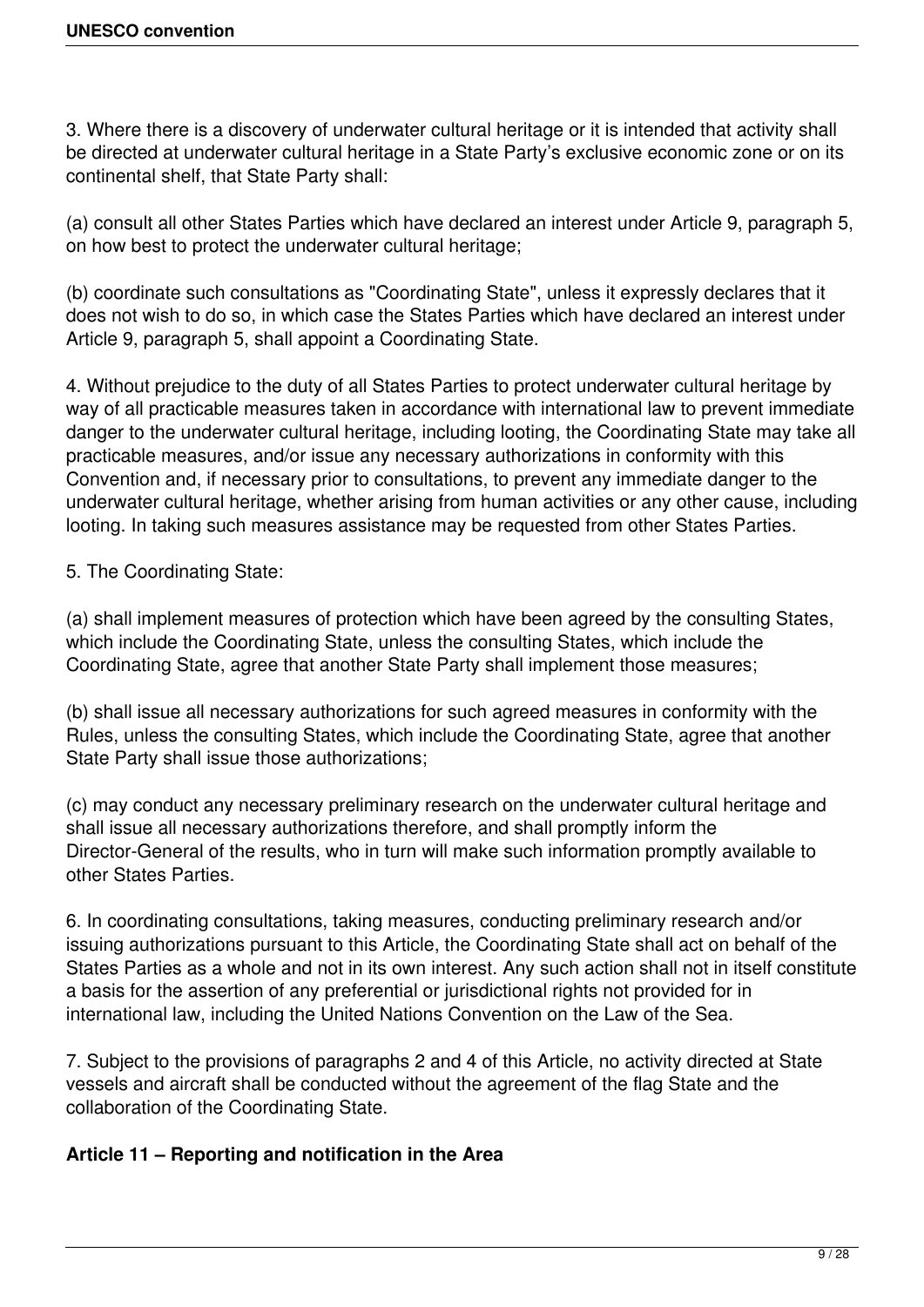1. States Parties have a responsibility to protect underwater cultural heritage in the Area in conformity with this Convention and Article 149 of the United Nations Convention on the Law of the Sea. Accordingly when a national, or a vessel flying the flag of a State Party, discovers or intends to engage in activities directed at underwater cultural heritage located in the Area, that State Party shall require its national, or the master of the vessel, to report such discovery or activity to it.

2. States Parties shall notify the Director-General and the Secretary-General of the International Seabed Authority of such discoveries or activities reported to them.

3. The Director-General shall promptly make available to all States Parties any such information supplied by States Parties.

4. Any State Party may declare to the Director-General its interest in being consulted on how to ensure the effective protection of that underwater cultural heritage. Such declaration shall be based on a verifiable link to the underwater cultural heritage concerned, particular regard being paid to the preferential rights of States of cultural, historical or archaeological origin.

# **Article 12 – Protection of underwater cultural heritage in the Area**

1. No authorization shall be granted for any activity directed at underwater cultural heritage located in the Area except in conformity with the provisions of this Article.

2. The Director-General shall invite all States Parties which have declared an interest under Article 11, paragraph 4, to consult on how best to protect the underwater cultural heritage, and to appoint a State Party to coordinate such consultations as the "Coordinating State". The Director-General shall also invite the International Seabed Authority to participate in such consultations.

3. All States Parties may take all practicable measures in conformity with this Convention, if necessary prior to consultations, to prevent any immediate danger to the underwater cultural heritage, whether arising from human activity or any other cause including looting.

4. The Coordinating State shall:

(a) implement measures of protection which have been agreed by the consulting States, which include the Coordinating State, unless the consulting States, which include the Coordinating State, agree that another State Party shall implement those measures; and

(b) issue all necessary authorizations for such agreed measures, in conformity with this Convention, unless the consulting States, which include the Coordinating State, agree that another State Party shall issue those authorizations.

5. The Coordinating State may conduct any necessary preliminary research on the underwater cultural heritage and shall issue all necessary authorizations therefor, and shall promptly inform the Director-General of the results, who in turn shall make such information available to other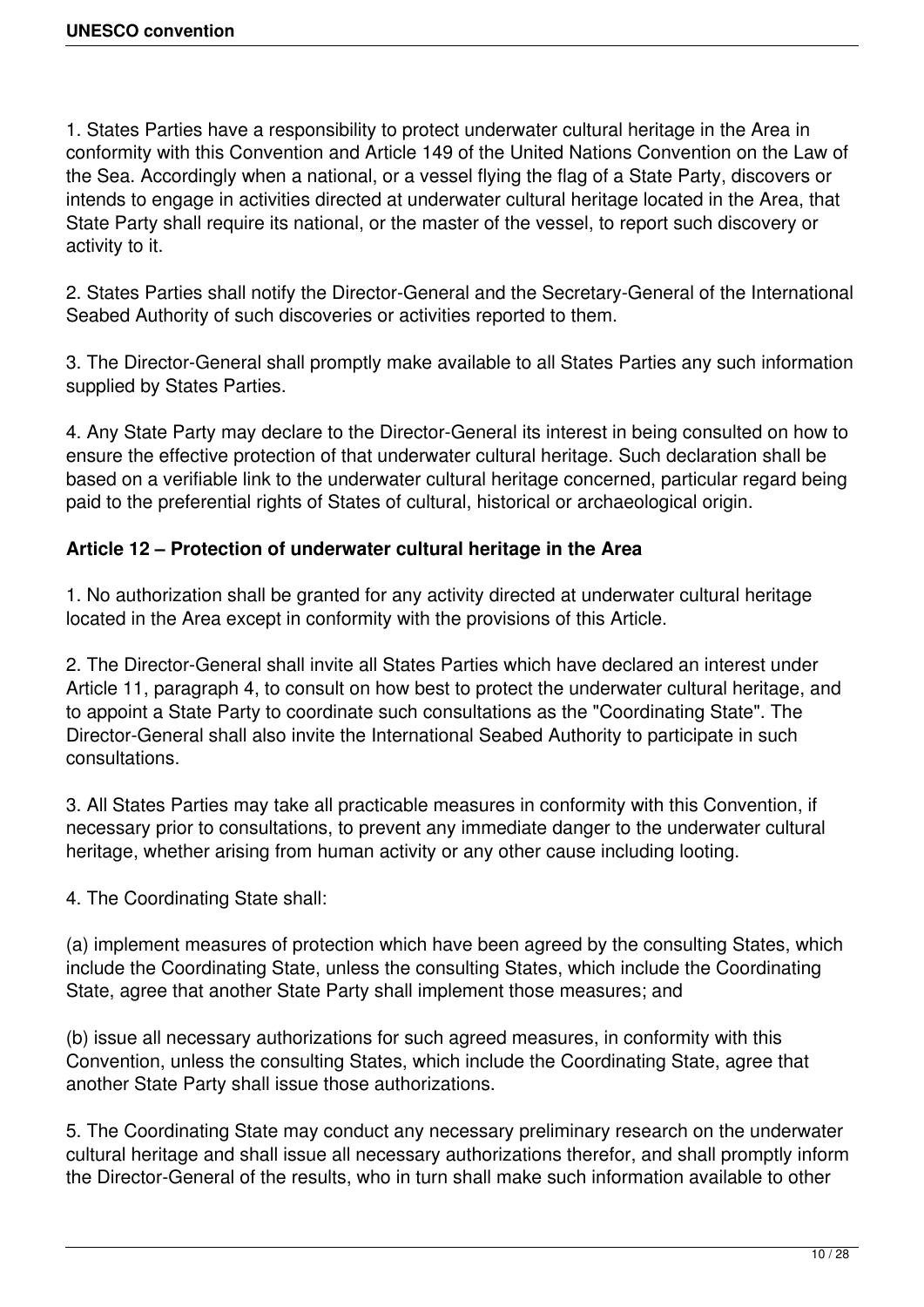States Parties.

6. In coordinating consultations, taking measures, conducting preliminary research, and/or issuing authorizations pursuant to this Article, the Coordinating State shall act for the benefit of humanity as a whole, on behalf of all States Parties. Particular regard shall be paid to the preferential rights of States of cultural, historical or archaeological origin in respect of the underwater cultural heritage concerned.

7. No State Party shall undertake or authorize activities directed at State vessels and aircraft in the Area without the consent of the flag State.

Source: UNESCO

List of countries Party Convention

# **Article 13 – Sovereign immunity**

Warships and other government ships or military aircraft with sovereign immunity, operated for non-commercial purposes, undertaking their normal mode of operations, and not engaged in activities directed at underwater cultural heritage, shall not be obliged to report discoveries of underwater cultural heritage under Articles 9, 10, 11 and 12 of this Convention. However States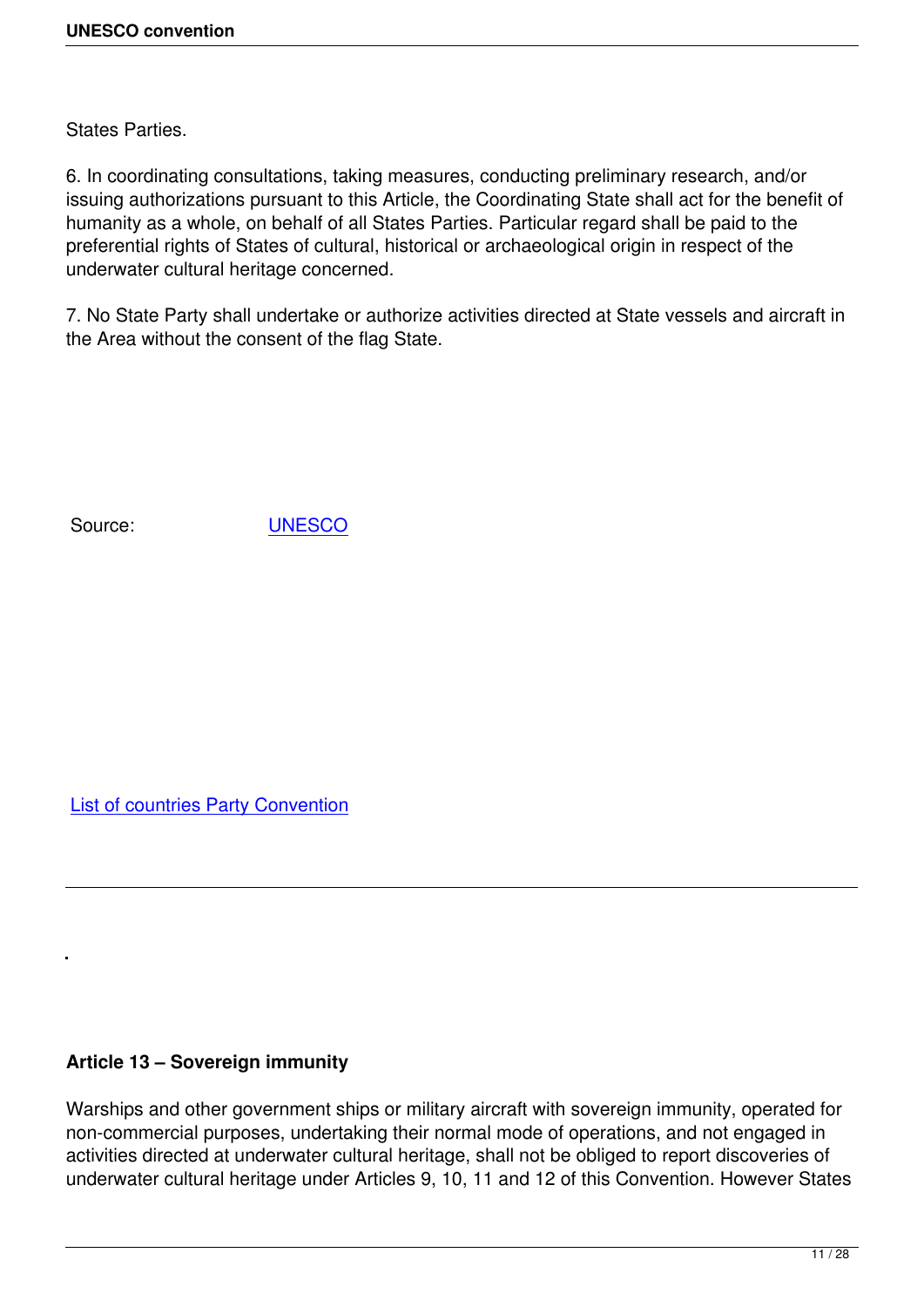Parties shall ensure, by the adoption of appropriate measures not impairing the operations or operational capabilities of their warships or other government ships or military aircraft with sovereign immunity operated for non-commercial purposes, that they comply, as far as is reasonable and practicable, with Articles 9, 10, 11 and 12 of this Convention.

# **Article 14 – Control of entry into the territory, dealing and possession**

States Parties shall take measures to prevent the entry into their territory, the dealing in, or the possession of, underwater cultural heritage illicitly exported and/or recovered, where recovery was contrary to this Convention.

# **Article 15 – Non-use of areas under the jurisdiction of States Parties**

States Parties shall take measures to prohibit the use of their territory, including their maritime ports, as well as artificial islands, installations and structures under their exclusive jurisdiction or control, in support of any activity directed at underwater cultural heritage which is not in conformity with this Convention.

# **Article 16 – Measures relating to nationals and vessels**

States Parties shall take all practicable measures to ensure that their nationals and vessels flying their flag do not engage in any activity directed at underwater cultural heritage in a manner not in conformity with this Convention.

# **Article 17 – Sanctions**

1. Each State Party shall impose sanctions for violations of measures it has taken to implement this Convention.

2. Sanctions applicable in respect of violations shall be adequate in severity to be effective in securing compliance with this Convention and to discourage violations wherever they occur and shall deprive offenders of the benefit deriving from their illegal activities.

3. States Parties shall cooperate to ensure enforcement of sanctions imposed under this Article.

# **Article 18 – Seizure and disposition of underwater cultural heritage**

1. Each State Party shall take measures providing for the seizure of underwater cultural heritage in its territory that has been recovered in a manner not in conformity with this Convention.

2. Each State Party shall record, protect and take all reasonable measures to stabilize underwater cultural heritage seized under this Convention.

3. Each State Party shall notify the Director-General and any other State with a verifiable link, especially a cultural, historical or archaeological link, to the underwater cultural heritage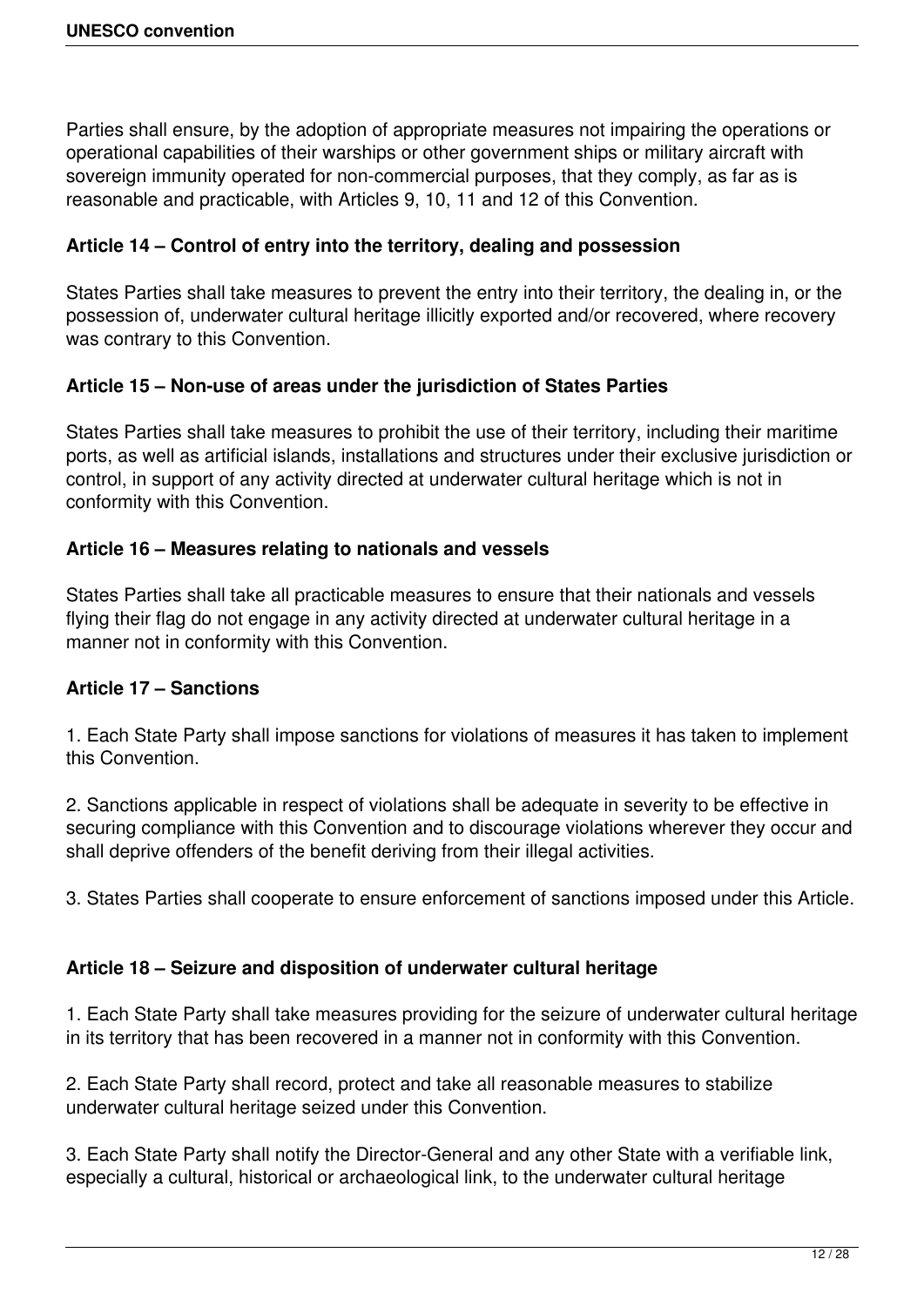concerned of any seizure of underwater cultural heritage that it has made under this Convention.

4. A State Party which has seized underwater cultural heritage shall ensure that its disposition be for the public benefit, taking into account the need for conservation and research; the need for reassembly of a dispersed collection; the need for public access, exhibition and education; and the interests of any State with a verifiable link, especially a cultural, historical or archaeological link, in respect of the underwater cultural heritage concerned.

# **Article 19 – Cooperation and information-sharing**

1. States Parties shall cooperate and assist each other in the protection and management of underwater cultural heritage under this Convention, including, where practicable, collaborating in the investigation, excavation, documentation, conservation, study and presentation of such heritage.

2. To the extent compatible with the purposes of this Convention, each State Party undertakes to share information with other States Parties concerning underwater cultural heritage, including discovery of heritage, location of heritage, heritage excavated or recovered contrary to this Convention or otherwise in violation of international law, pertinent scientific methodology and technology, and legal developments relating to such heritage.

3. Information shared between States Parties, or between UNESCO and States Parties, regarding the discovery or location of underwater cultural heritage shall, to the extent compatible with their national legislation, be kept confidential and reserved to competent authorities of States Parties as long as the disclosure of such information might endanger or otherwise put at risk the preservation of such underwater cultural heritage.

4. Each State Party shall take all practicable measures to disseminate information, including where feasible through appropriate international databases, about underwater cultural heritage excavated or recovered contrary to this Convention or otherwise in violation of international law.

Source: UNESCO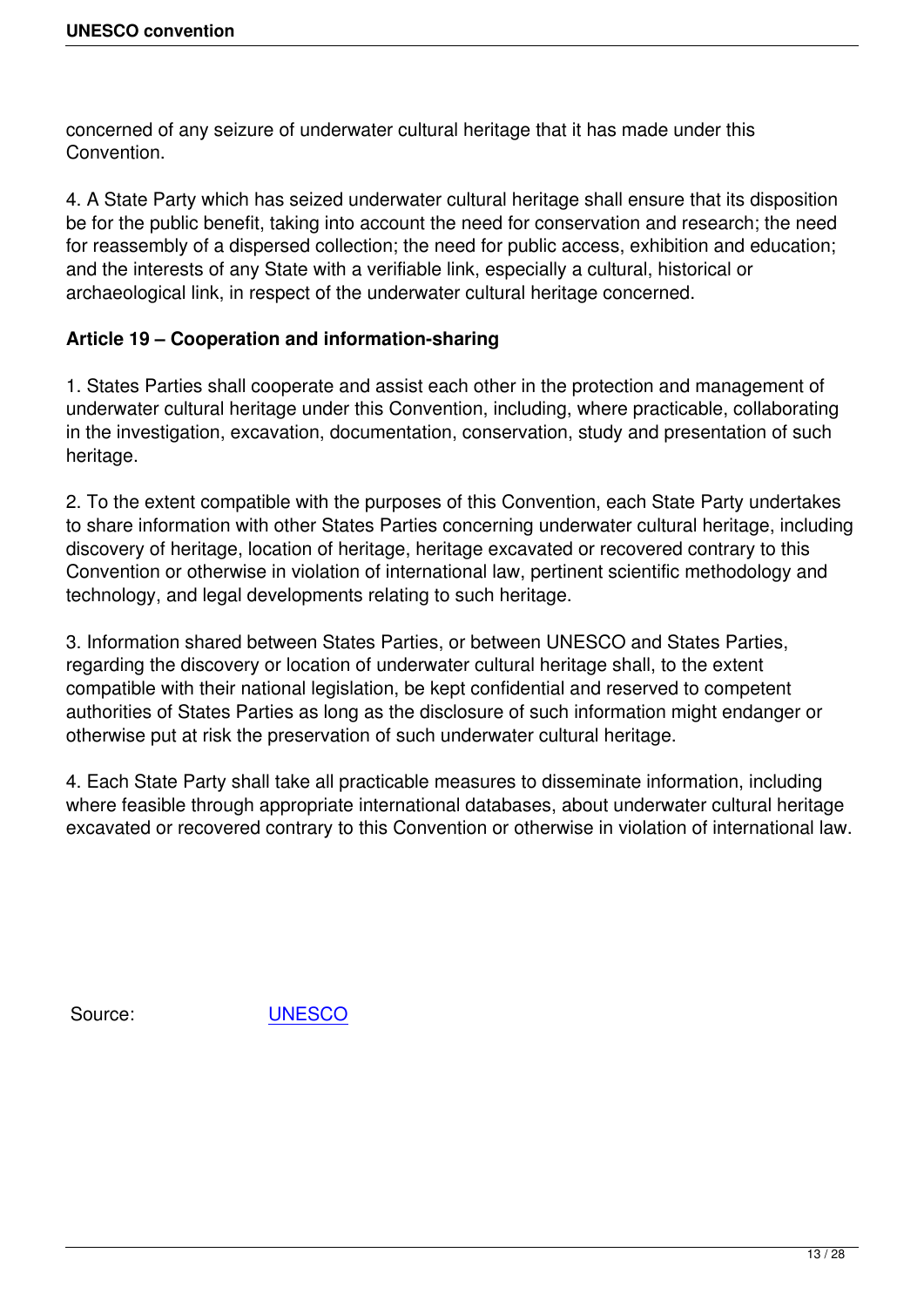# **Article 20 – Public awareness**

Each State Party shall take all practicable measures to raise public awareness regarding the value and significance of underwater cultural heritage and the importance of protecting it under this Convention.

# **Article 21 – Training in underwater archaeology**

States Parties shall cooperate in the provision of training in underwater archaeology, in techniques for the conservation of underwater cultural heritage and, on agreed terms, in the transfer of technology relating to underwater cultural heritage.

# **Article 22 – Competent authorities**

1. In order to ensure the proper implementation of this Convention, States Parties shall establish competent authorities or reinforce the existing ones where appropriate, with the aim of providing for the establishment, maintenance and updating of an inventory of underwater cultural heritage, the effective protection, conservation, presentation and management of underwater cultural heritage, as well as research and education.

2. States Parties shall communicate to the Director-General the names and addresses of their competent authorities relating to underwater cultural heritage.

# **Article 23 – Meetings of States Parties**

1. The Director-General shall convene a Meeting of States Parties within one year of the entry into force of this Convention and thereafter at least once every two years. At the request of a majority of States Parties, the Director-General shall convene an Extraordinary Meeting of States Parties.

2. The Meeting of States Parties shall decide on its functions and responsibilities.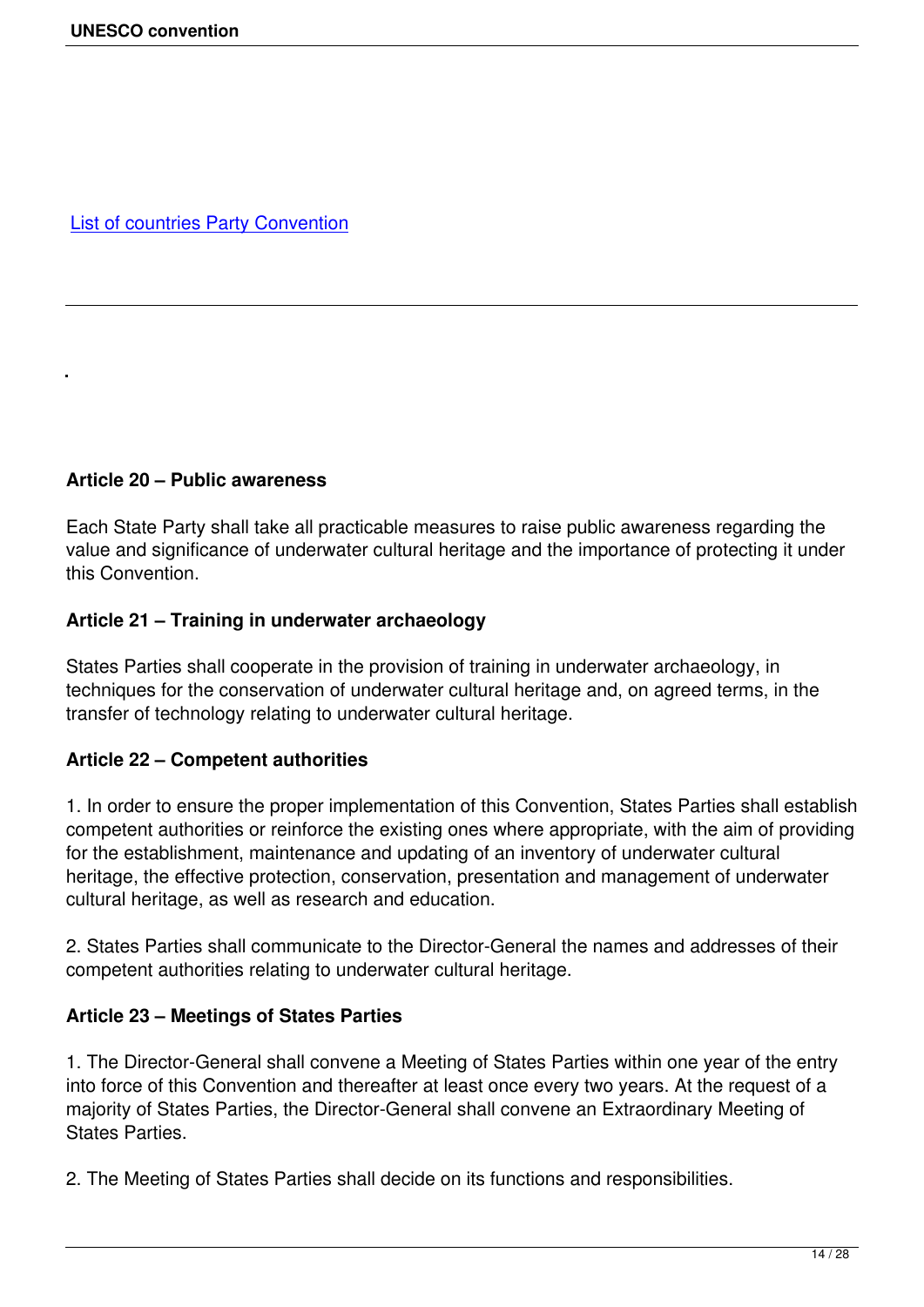3. The Meeting of States Parties shall adopt its own Rules of Procedure.

4. The Meeting of States Parties may establish a Scientific and Technical Advisory Body composed of experts nominated by the States Parties with due regard to the principle of equitable geographical distribution and the desirability of a gender balance.

5. The Scientific and Technical Advisory Body shall appropriately assist the Meeting of States Parties in questions of a scientific or technical nature regarding the implementation of the Rules.

# **Article 24 – Secretariat for this Convention**

1. The Director-General shall be responsible for the functions of the Secretariat for this Convention.

- 2. The duties of the Secretariat shall include:
- (a) organizing Meetings of States Parties as provided for in Article 23, paragraph 1; and

(b) assisting States Parties in implementing the decisions of the Meetings of States Parties.

#### **Article 25 – Peaceful settlement of disputes**

1. Any dispute between two or more States Parties concerning the interpretation or application of this Convention shall be subject to negotiations in good faith or other peaceful means of settlement of their own choice.

2. If those negotiations do not settle the dispute within a reasonable period of time, it may be submitted to UNESCO for mediation, by agreement between the States Parties concerned.

3. If mediation is not undertaken or if there is no settlement by mediation, the provisions relating to the settlement of disputes set out in Part XV of the United Nations Convention on the Law of the Sea apply mutatis mutandis to any dispute between States Parties to this Convention concerning the interpretation or application of this Convention, whether or not they are also Parties to the United Nations Convention on the Law of the Sea.

4. Any procedure chosen by a State Party to this Convention and to the United Nations Convention on the Law of the Sea pursuant to Article 287 of the latter shall apply to the settlement of disputes under this Article, unless that State Party, when ratifying, accepting, approving or acceding to this Convention, or at any time thereafter, chooses another procedure pursuant to Article 287 for the purpose of the settlement of disputes arising out of this Convention.

5. A State Party to this Convention which is not a Party to the United Nations Convention on the Law of the Sea, when ratifying, accepting, approving or acceding to this Convention or at any time thereafter shall be free to choose, by means of a written declaration, one or more of the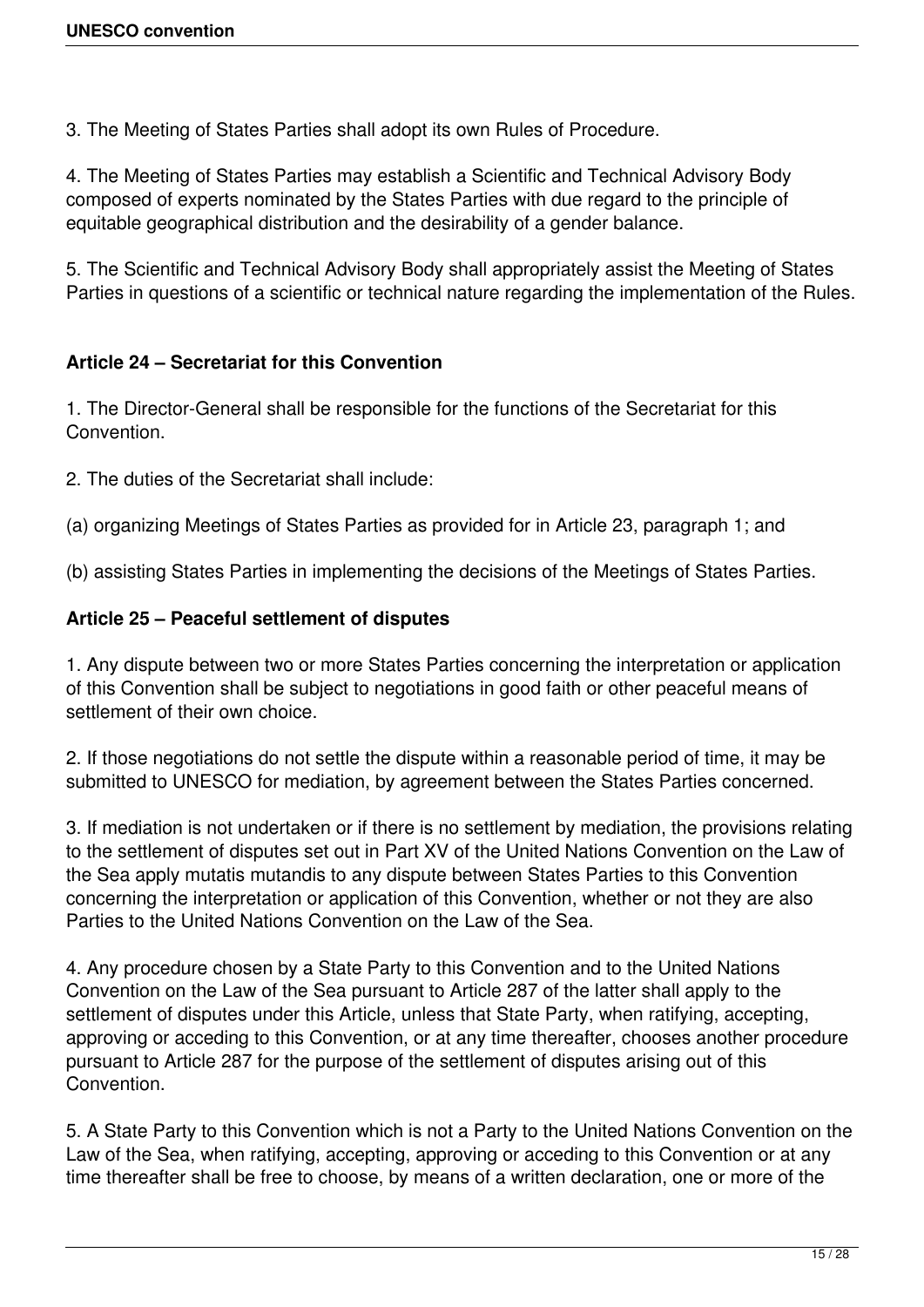means set out in Article 287, paragraph 1, of the United Nations Convention on the Law of the Sea for the purpose of settlement of disputes under this Article. Article 287 shall apply to such a declaration, as well as to any dispute to which such State is party, which is not covered by a declaration in force. For the purpose of conciliation and arbitration, in accordance with Annexes V and VII of the United Nations Convention on the Law of the Sea, such State shall be entitled to nominate conciliators and arbitrators to be included in the lists referred to in Annex V, Article 2, and Annex VII, Article 2, for the settlement of disputes arising out of this Convention.

# **Article 26 – Ratification, acceptance, approval or accession**

1. This Convention shall be subject to ratification, acceptance or approval by Member States of UNESCO.

2. This Convention shall be subject to accession:

(a) by States that are not members of UNESCO but are members of the United Nations or of a specialized agency within the United Nations system or of the International Atomic Energy Agency, as well as by States Parties to the Statute of the International Court of Justice and any other State invited to accede to this Convention by the General Conference of UNESCO;

(b) by territories which enjoy full internal self-government, recognized as such by the United Nations, but have not attained full independence in accordance with General Assembly resolution 1514 (XV) and which have competence over the matters governed by this Convention, including the competence to enter into treaties in respect of those matters.

3. The instruments of ratification, acceptance, approval or accession shall be deposited with the Director-General.

Source: UNESCO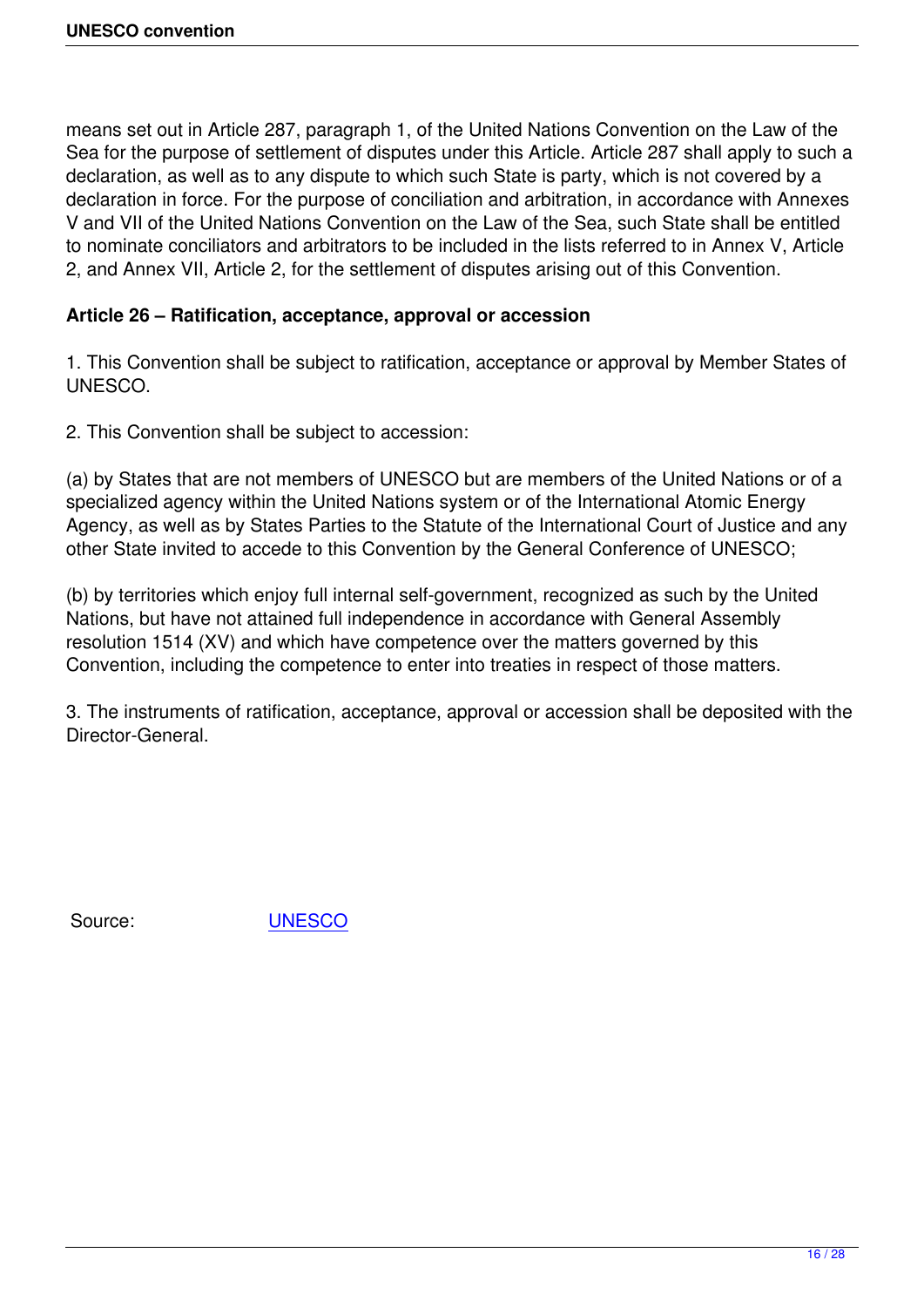# **Article 27 – Entry into force**

This Convention shall enter into force three months after the date of the deposit of the twentieth instrument referred to in Article 26, but solely with respect to the twenty States or territories that have so deposited their instruments. It shall enter into force for each other State or territory three months after the date on which that State or territory has deposited its instrument.

# **Article 28 – Declaration as to inland waters**

When ratifying, accepting, approving or acceding to this Convention or at any time thereafter, any State or territory may declare that the Rules shall apply to inland waters not of a maritime character.

#### **Article 29 – Limitations to geographical scope**

At the time of ratifying, accepting, approving or acceding to this Convention, a State or territory may make a declaration to the depositary that this Convention shall not be applicable to specific parts of its territory, internal waters, archipelagic waters or territorial sea, and shall identify therein the reasons for such declaration. Such State shall, to the extent practicable and as quickly as possible, promote conditions under which this Convention will apply to the areas specified in its declaration, and to that end shall also withdraw its declaration in whole or in part as soon as that has been achieved.

#### **Article 30 – Reservations**

With the exception of Article 29, no reservations may be made to this Convention.

#### **Article 31 – Amendments**

1. A State Party may, by written communication addressed to the Director-General, propose amendments to this Convention. The Director-General shall circulate such communication to all States Parties. If, within six months from the date of the circulation of the communication, not less than one half of the States Parties reply favourably to the request, the Director-General shall present such proposal to the next Meeting of States Parties for discussion and possible adoption.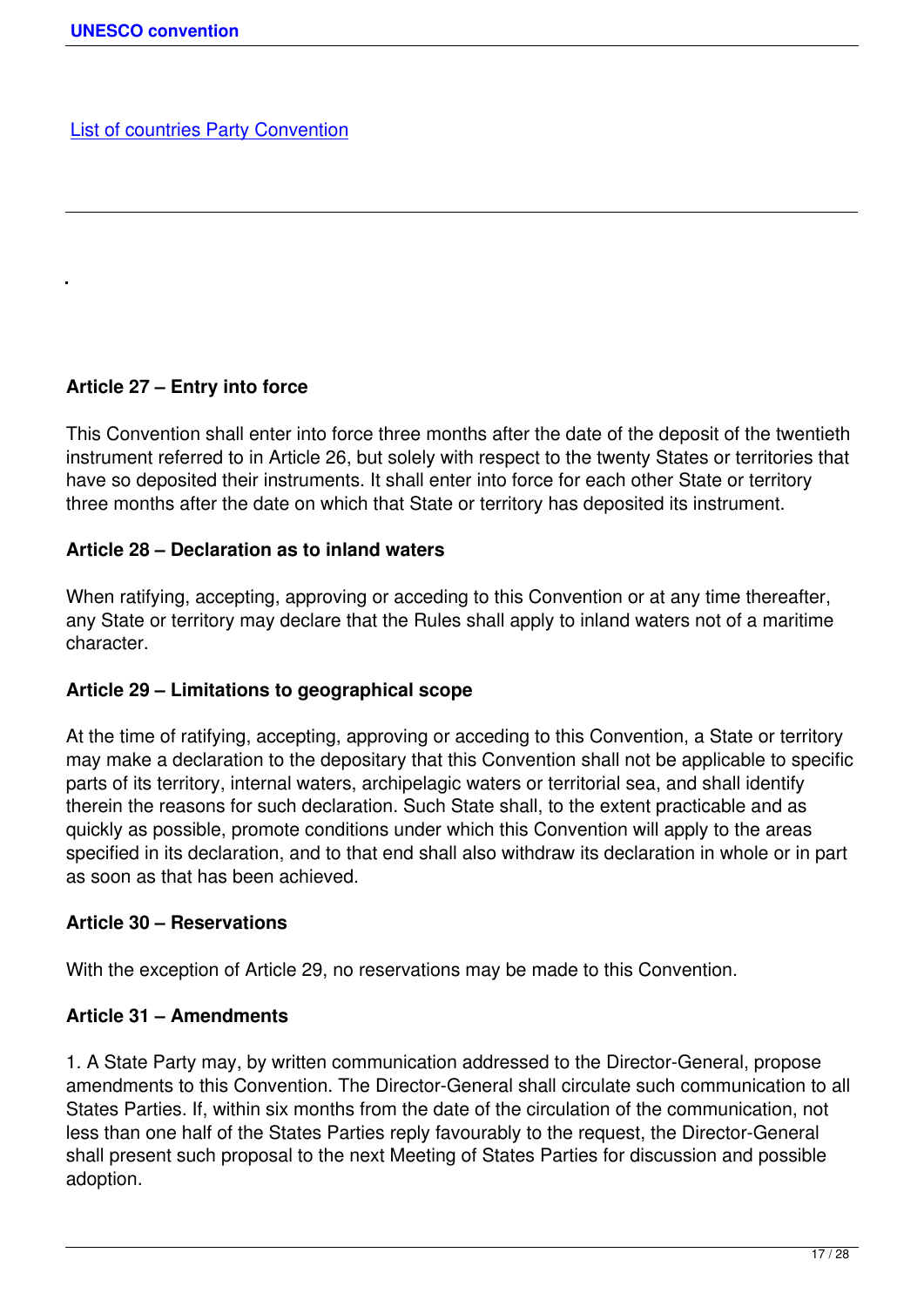2. Amendments shall be adopted by a two-thirds majority of States Parties present and voting.

3. Once adopted, amendments to this Convention shall be subject to ratification, acceptance, approval or accession by the States Parties.

4. Amendments shall enter into force, but solely with respect to the States Parties that have ratified, accepted, approved or acceded to them, three months after the deposit of the instruments referred to in paragraph 3 of this Article by two thirds of the States Parties. Thereafter, for each State or territory that ratifies, accepts, approves or accedes to it, the amendment shall enter into force three months after the date of deposit by that Party of its instrument of ratification, acceptance, approval or accession.

5. A State or territory which becomes a Party to this Convention after the entry into force of amendments in conformity with paragraph 4 of this Article shall, failing an expression of different intention by that State or territory, be considered:

(a) as a Party to this Convention as so amended; and

(b) as a Party to the unamended Convention in relation to any State Party not bound by the amendment.

#### **Article 32 – Denunciation**

1. A State Party may, by written notification addressed to the Director-General, denounce this Convention.

2. The denunciation shall take effect twelve months after the date of receipt of the notification, unless the notification specifies a later date.

3. The denunciation shall not in any way affect the duty of any State Party to fulfil any obligation embodied in this Convention to which it would be subject under international law independently of this Convention.

# **Article 33 – The Rules**

The Rules annexed to this Convention form an integral part of it and, unless expressly provided otherwise, a reference to this Convention includes a reference to the Rules.

# **Article 34 – Registration with the United Nations**

In conformity with Article 102 of the Charter of the United Nations, this Convention shall be registered with the Secretariat of the United Nations at the request of the Director-General.

# **Article 35 – Authoritative texts**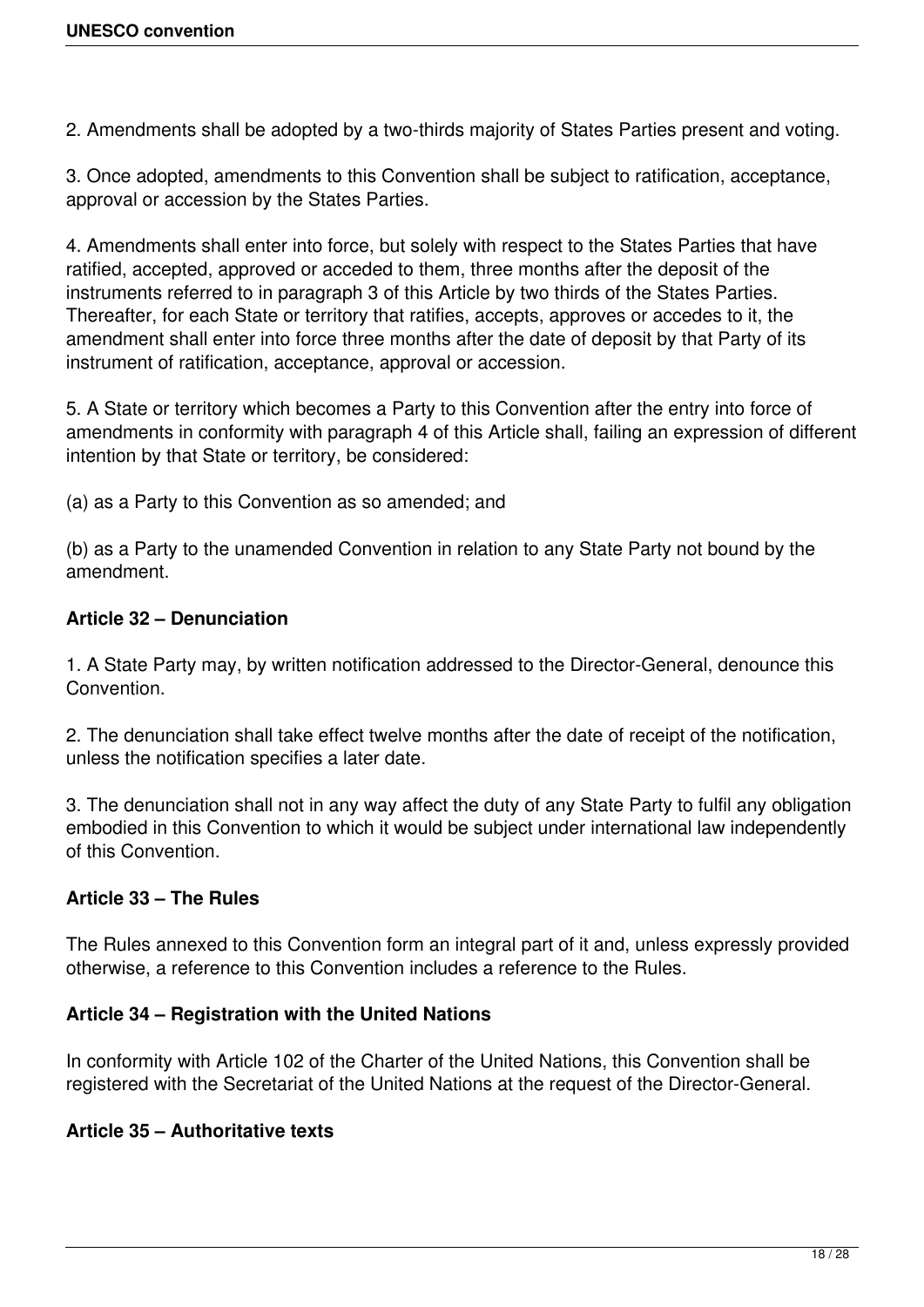This Convention has been drawn up in Arabic, Chinese, English, French, Russian and Spanish, the six texts being equally authoritative.

Source: UNESCO

List of countries Party Convention

# **Annex**

# **Rules concerning activities directed at underwater cultural heritage**

# **I. General principles**

**Rule 1.** The protection of underwater cultural heritage through in situ preservation shall be considered as the first option. Accordingly, activities directed at underwater cultural heritage shall be authorized in a manner consistent with the protection of that heritage, and subject to that requirement may be authorized for the purpose of making a significant contribution to protection or knowledge or enhancement of underwater cultural heritage.

**Rule 2.** The commercial exploitation of underwater cultural heritage for trade or speculation or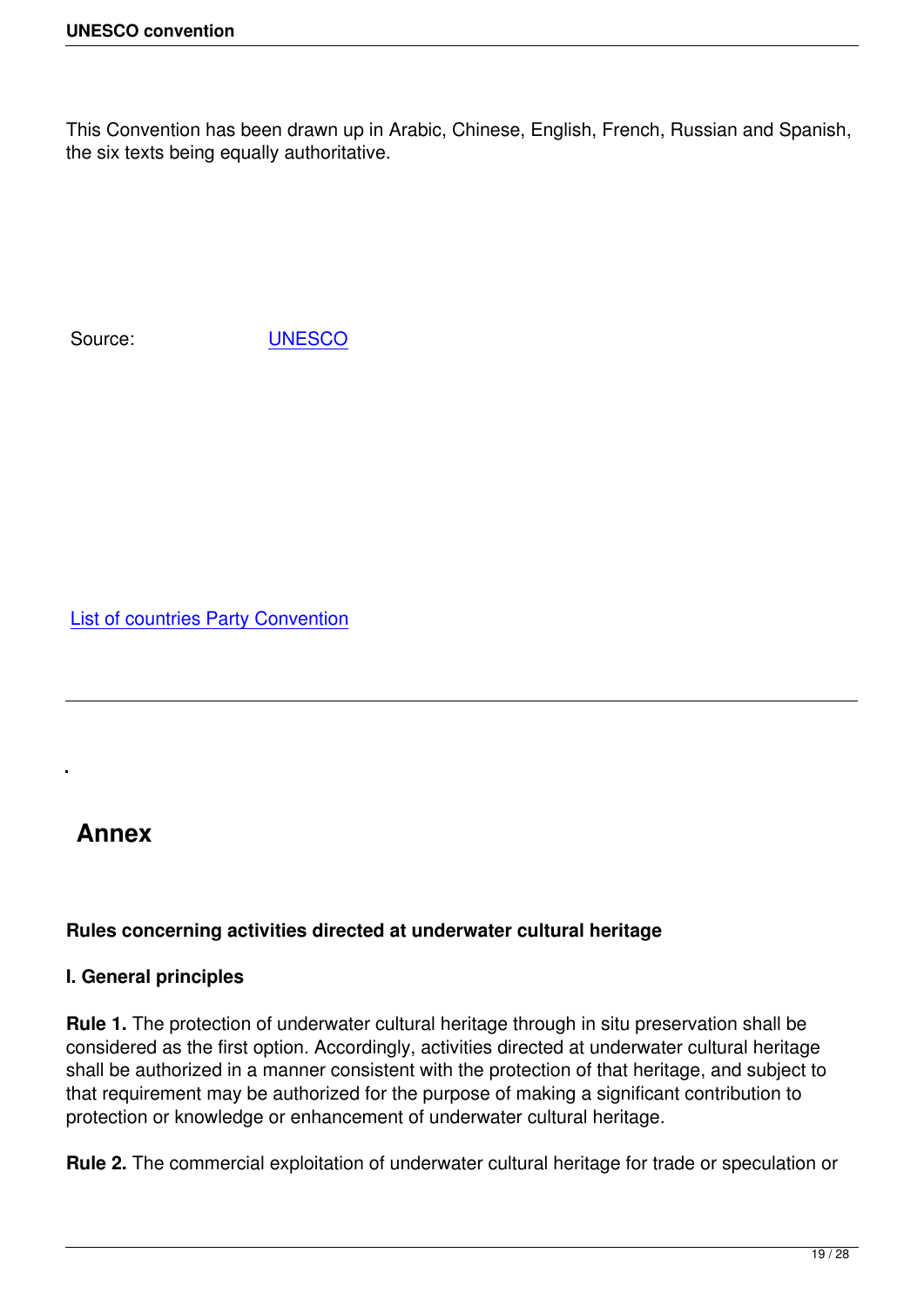its irretrievable dispersal is fundamentally incompatible with the protection and proper management of underwater cultural heritage. Underwater cultural heritage shall not be traded, sold, bought or bartered as commercial goods.

This Rule cannot be interpreted as preventing:

(a) the provision of professional archaeological services or necessary services incidental thereto whose nature and purpose are in full conformity with this Convention and are subject to the authorization of the competent authorities;

(b) the deposition of underwater cultural heritage, recovered in the course of a research project in conformity with this Convention, provided such deposition does not prejudice the scientific or cultural interest or integrity

of the recovered material or result in its irretrievable dispersal; is in accordance with the provisions of Rules 33 and 34; and is subject to the authorization of the competent authorities.

**Rule 3.** Activities directed at underwater cultural heritage shall not adversely affect the underwater cultural heritage more than is necessary for the objectives of the project.

**Rule 4.** Activities directed at underwater cultural heritage must use nondestructive techniques and survey methods in preference to recovery of objects. If excavation or recovery is necessary for the purpose of scientific studies or for the ultimate protection of the underwater cultural heritage, the methods and techniques used must be as non-destructive as possible and contribute to the preservation of the remains.

**Rule 5.** Activities directed at underwater cultural heritage shall avoid the unnecessary disturbance of human remains or venerated sites.

**Rule 6.** Activities directed at underwater cultural heritage shall be strictly regulated to ensure proper recording of cultural, historical and archaeological information.

**Rule 7.** Public access to in situ underwater cultural heritage shall be promoted, except where such access is incompatible with protection and management.

**Rule 8.** International cooperation in the conduct of activities directed at underwater cultural heritage shall be encouraged in order to further the effective exchange or use of archaeologists and other relevant professionals.

# **II. Project design**

**Rule 9.** Prior to any activity directed at underwater cultural heritage, a project design for the activity shall be developed and submitted to the competent authorities for authorization and appropriate peer review.

**Rule 10.** The project design shall include: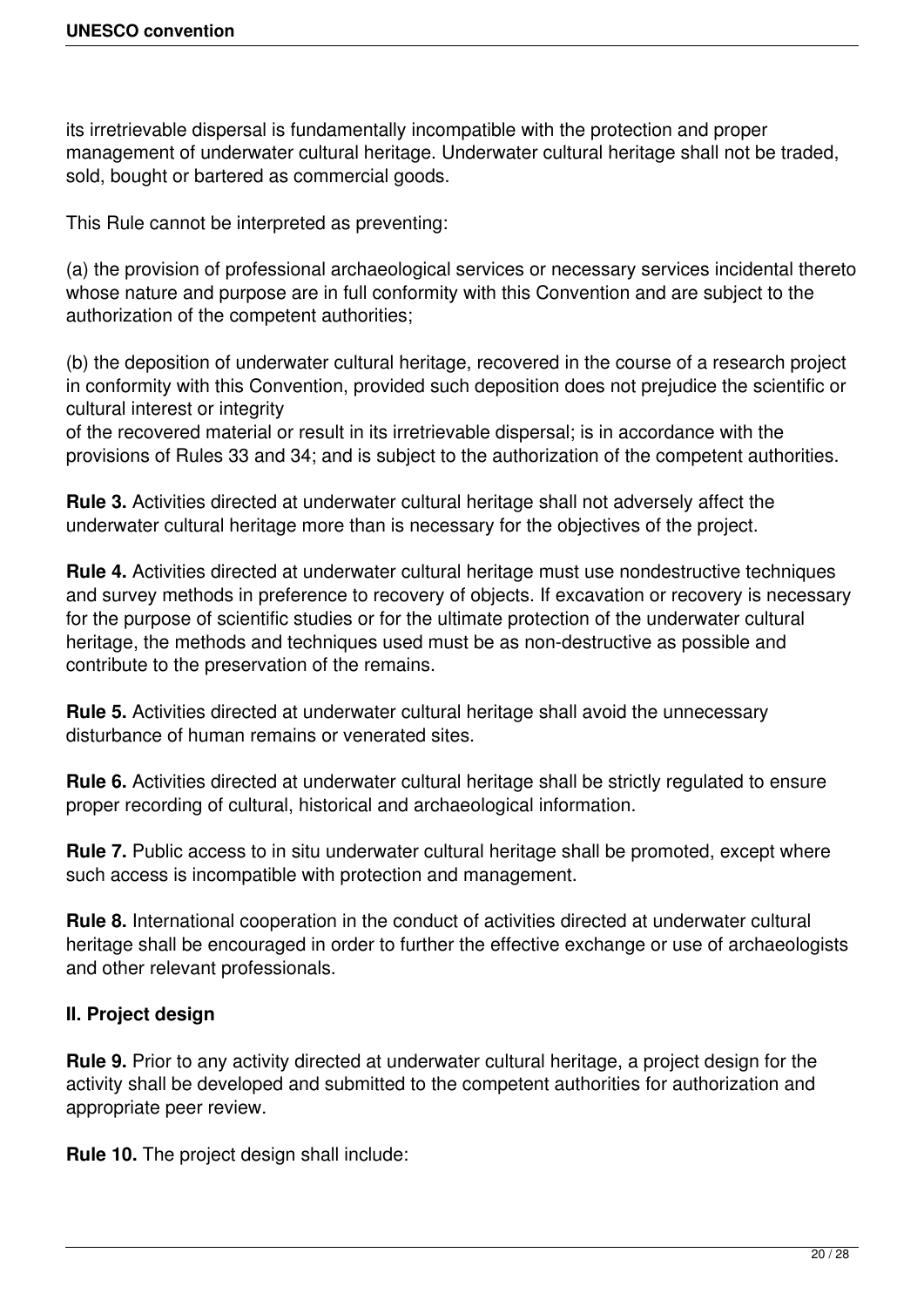(a) an evaluation of previous or preliminary studies;

- (b) the project statement and objectives;
- (c) the methodology to be used and the techniques to be employed;
- (d) the anticipated funding;
- (e) an expected timetable for completion of the project;

(f) the composition of the team and the qualifications, responsibilities and experience of each team member;

(g) plans for post-fieldwork analysis and other activities;

(h) a conservation programme for artefacts and the site in close cooperation with the competent authorities;

(i) a site management and maintenance policy for the whole duration of the project;

- (j) a documentation programme;
- (k) a safety policy;

(l) an environmental policy;

(m) arrangements for collaboration with museums and other institutions, in particular scientific institutions;

(n) report preparation;

(o) deposition of archives, including underwater cultural heritage removed; and

(p) a programme for publication.

**Rule 11.** Activities directed at underwater cultural heritage shall be carried out in accordance with the project design approved by the competent authorities.

**Rule 12.** Where unexpected discoveries are made or circumstances change, the project design shall be reviewed and amended with the approval of the competent authorities.

**Rule 13.** In cases of urgency or chance discoveries, activities directed at the underwater cultural heritage, including conservation measures or activities for a period of short duration, in particular site stabilization, may be authorized in the absence of a project design in order to protect the underwater cultural heritage.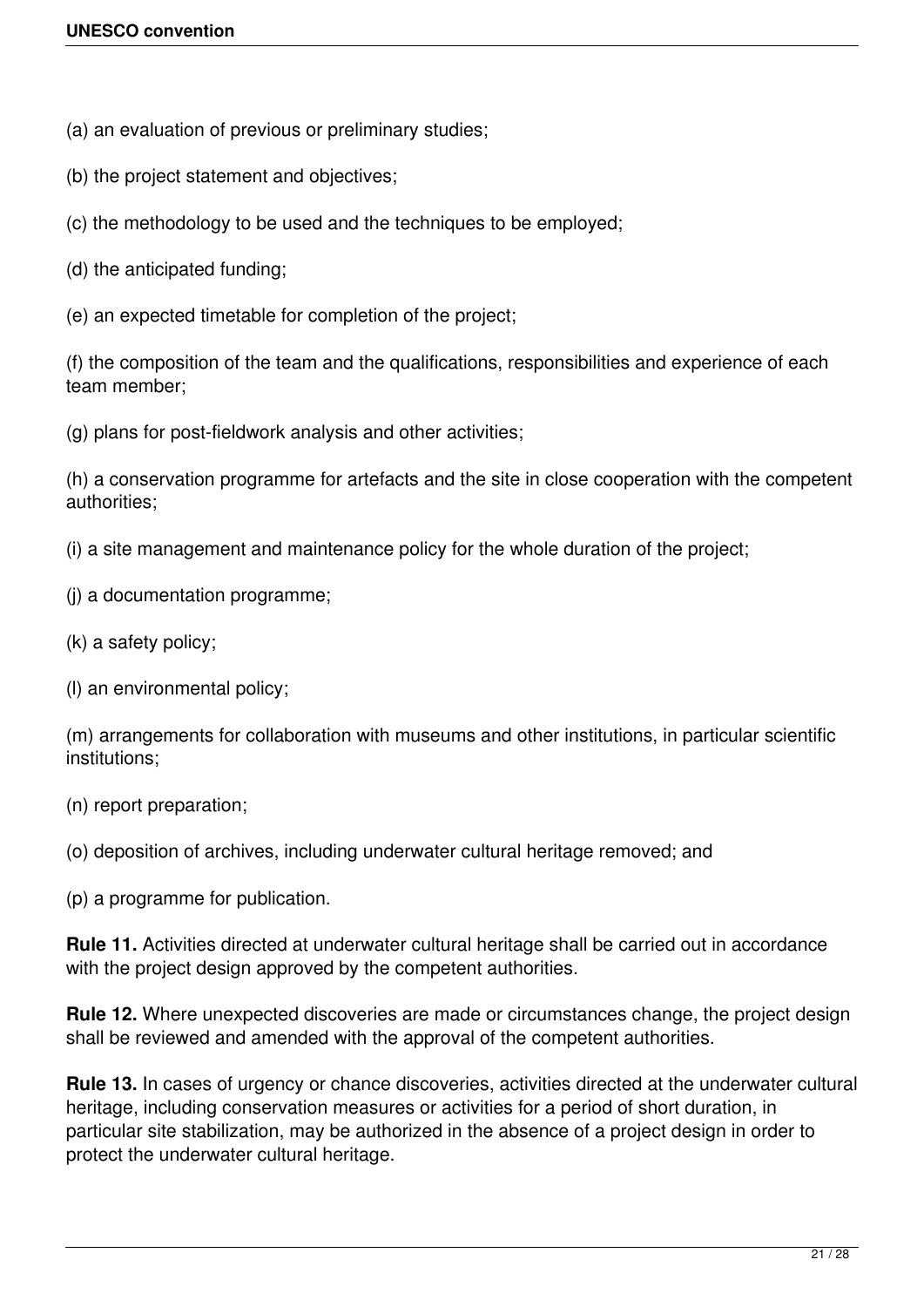Source: UNESCO

List of countries Party Convention

# **III. Preliminary work**

**Rule 14.** The preliminary work referred to in Rule 10 (a) shall include an assessment that evaluates the significance and vulnerability of the underwater cultural heritage and the surrounding natural environment to damage by the proposed project, and the potential to obtain data that would meet the project objectives.

**Rule 15.** The assessment shall also include background studies of available historical and archaeological evidence, the archaeological and environmental characteristics of the site, and the consequences of any potential intrusion for the long-term stability of the underwater cultural heritage affected by the activities.

# **IV. Project objective, methodology and techniques**

**Rule 16.** The methodology shall comply with the project objectives, and the techniques employed shall be as non-intrusive as possible.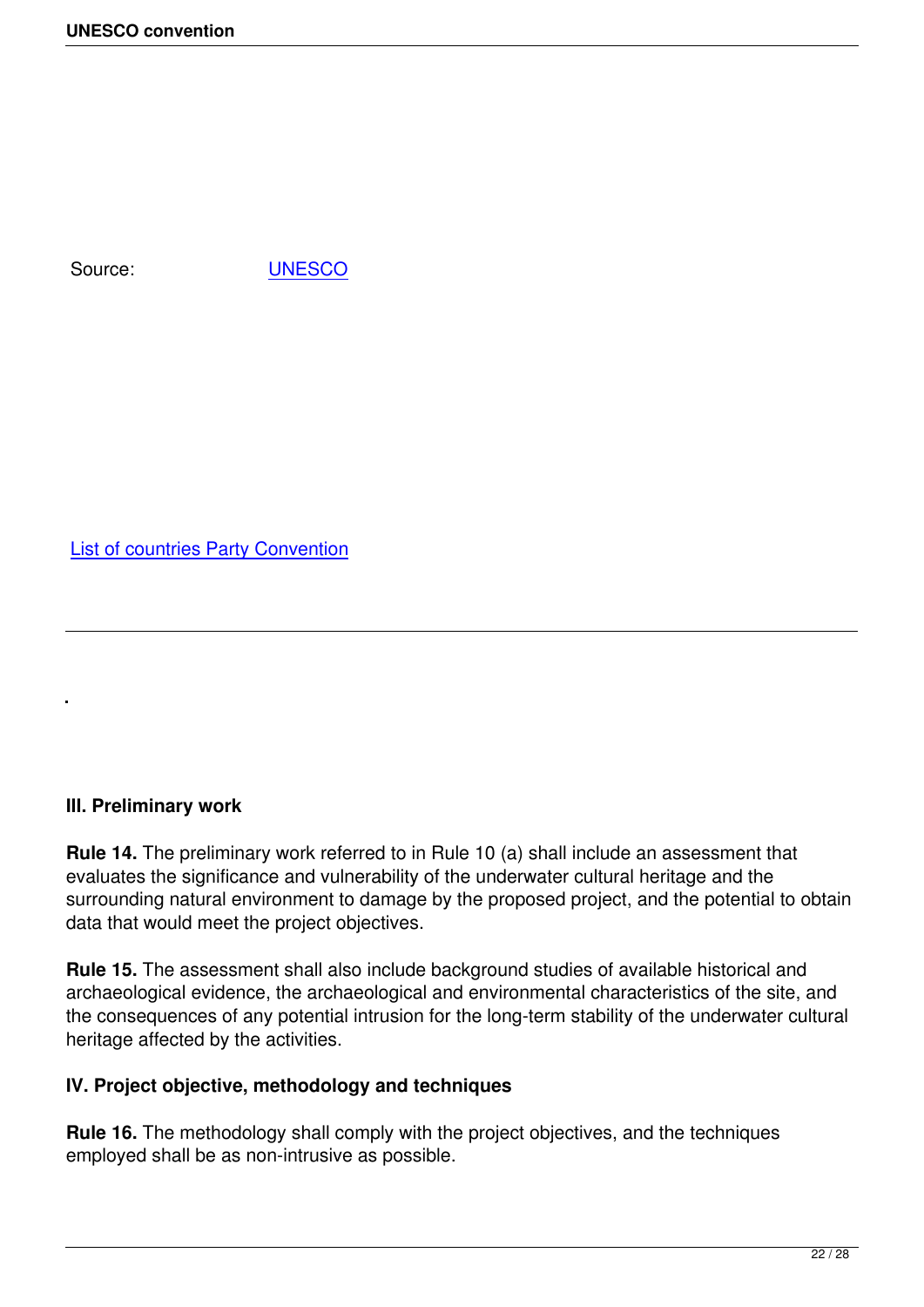# **V. Funding**

**Rule 17.** Except in cases of emergency to protect underwater cultural heritage, an adequate funding base shall be assured in advance of any activity, sufficient to complete all stages of the project design, including conservation, documentation and curation of recovered artefacts, and report preparation and dissemination.

**Rule 18.** The project design shall demonstrate an ability, such as by securing a bond, to fund the project through to completion.

**Rule 19.** The project design shall include a contingency plan that will ensure conservation of underwater cultural heritage and supporting documentation in the event of any interruption of anticipated funding.

#### **VI. Project duration – timetable**

**Rule 20.** An adequate timetable shall be developed to assure in advance of any activity directed at underwater cultural heritage the completion of all stages of the project design, including conservation, documentation and curation of recovered underwater cultural heritage, as well as report preparation and dissemination.

**Rule 21.** The project design shall include a contingency plan that will ensure conservation of underwater cultural heritage and supporting documentation in the event of any interruption or termination of the project.

#### **VII. Competence and qualifications**

**Rule 22.** Activities directed at underwater cultural heritage shall only be undertaken under the direction and control of, and in the regular presence of, a qualified underwater archaeologist with scientific competence appropriate to the project.

**Rule 23.** All persons on the project team shall be qualified and have demonstrated competence appropriate to their roles in the project.

#### **VIII. Conservation and site management**

**Rule 24.** The conservation programme shall provide for the treatment of the archaeological remains during the activities directed at underwater cultural heritage, during transit and in the long term. Conservation shall be carried out in accordance with current professional standards.

**Rule 25.** The site management programme shall provide for the protection and management in situ of underwater cultural heritage, in the course of and upon termination of fieldwork. The programme shall include public information, reasonable provision for site stabilization, monitoring, and protection against interference.

# **IX. Documentation**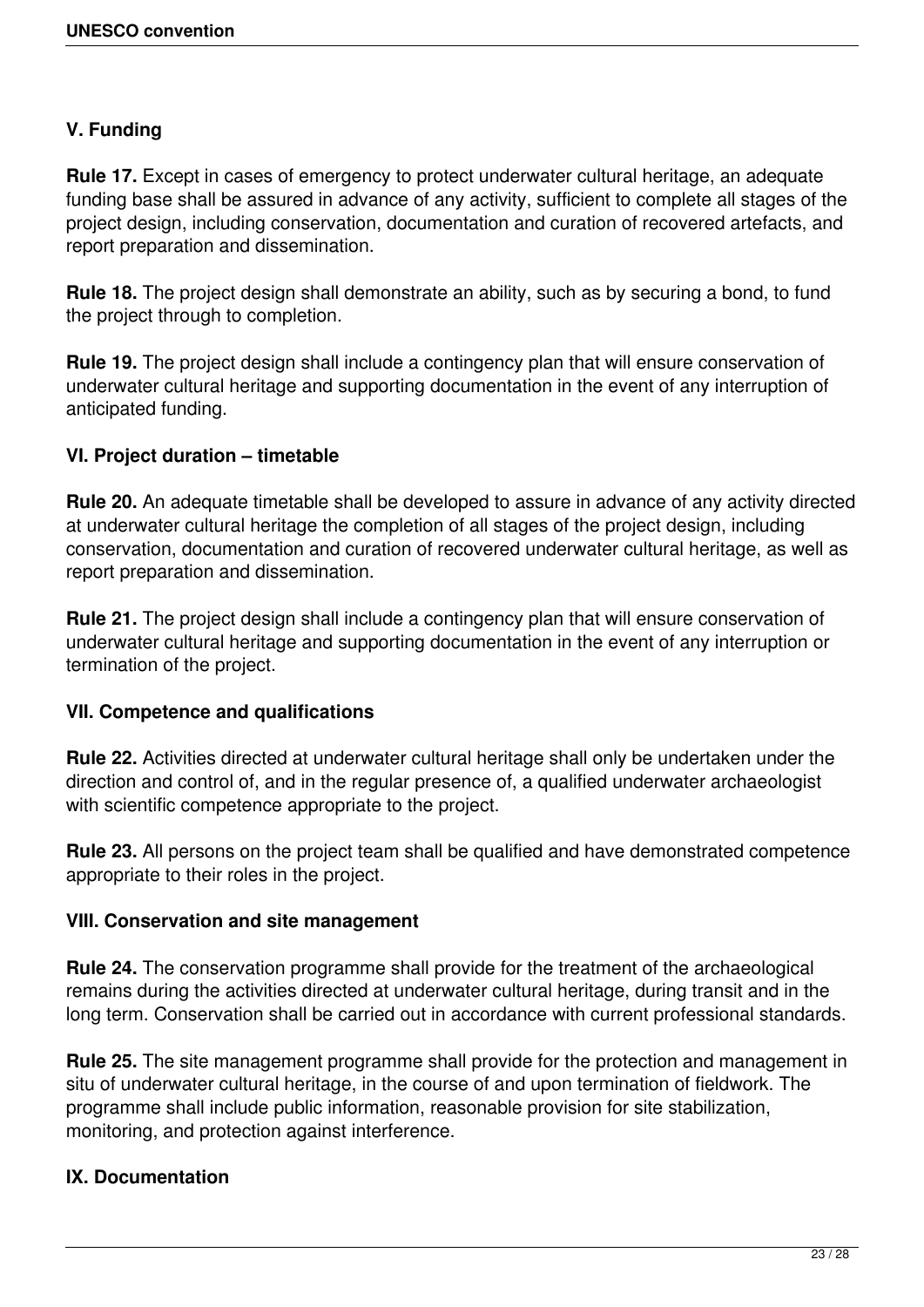**Rule 26.** The documentation programme shall set out thorough documentation including a progress report of activities directed at underwater cultural heritage, in accordance with current professional standards of archaeological documentation.

**Rule 27.** Documentation shall include, at a minimum, a comprehensive record of the site, including the provenance of underwater cultural heritage moved or removed in the course of the activities directed at underwater cultural heritage, field notes, plans, drawings, sections, and photographs or recording in other media.

# **X. Safety**

**Rule 28.** A safety policy shall be prepared that is adequate to ensure the safety and health of the project team and third parties and that is in conformity with any applicable statutory and professional requirements.

# **XI. Environment**

**Rule 29.** An environmental policy shall be prepared that is adequate to ensure that the seabed and marine life are not unduly disturbed.

# **XII. Reporting**

**Rule 30.** Interim and final reports shall be made available according to the timetable set out in the project design, and deposited in relevant public records.

**Rule 31.** Reports shall include:

- (a) an account of the objectives;
- (b) an account of the methods and techniques employed;
- (c) an account of the results achieved;
- (d) basic graphic and photographic documentation on all phases of the activity;

(e) recommendations concerning conservation and curation of the site and of any underwater cultural heritage removed; and

(f) recommendations for future activities.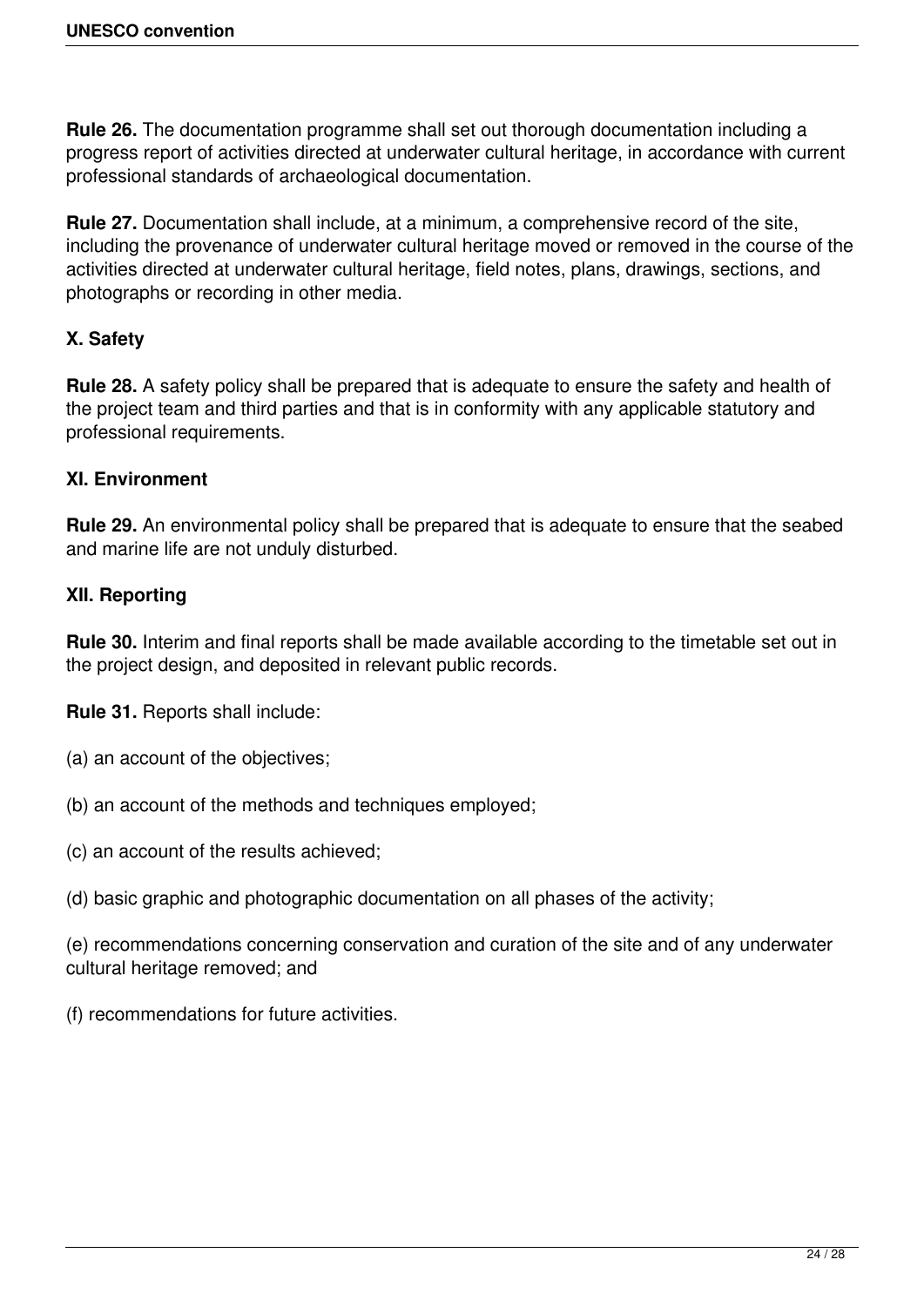List of countries Party Convention

# **XIII. Curation of project archives**

**Rule 32.** Arrangements for curation of the project archives shall be agreed to before any activity commences, and shall be set out in the project design.

**Rule 33.** The project archives, including any underwater cultural heritage removedand a copy of all supporting documentation shall, as far as possible, be kept togetherand intact as a collection in a manner that is available for professional and public access as well as for the curation of the archives. This should be done as rapidly as possible and in any case not later than ten years from the completion of the project, in so far as may be compatible with conservation of the underwater cultural heritage.

**Rule 34.** The project archives shall be managed according to international professional standards, and subject to the authorization of the competent authorities.

# **XIV. Dissemination**

**Rule 35.** Projects shall provide for public education and popular presentation of the project results where appropriate.

**Rule 36.** A final synthesis of a project shall be:

(a) made public as soon as possible, having regard to the complexity of the project and the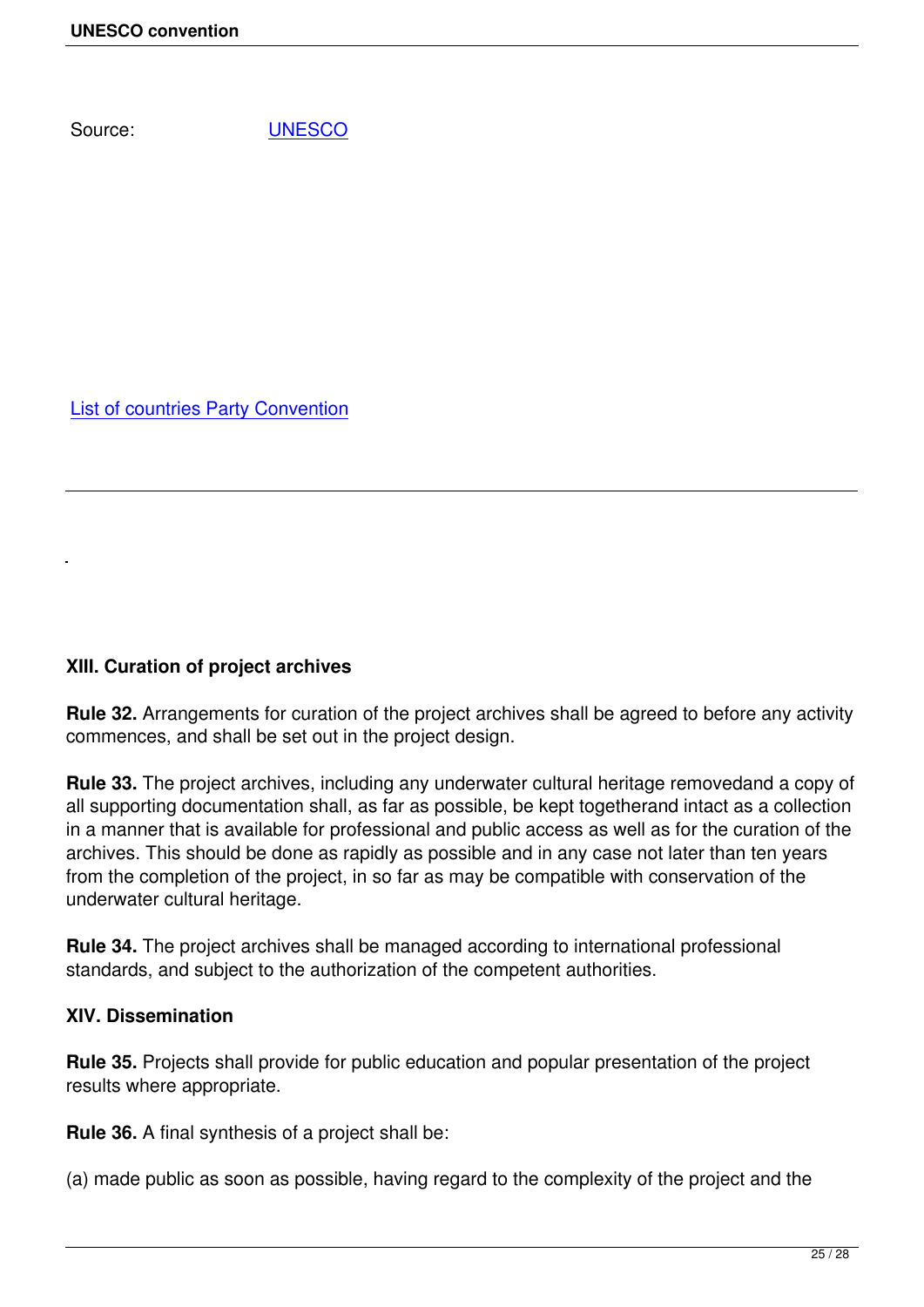confidential or sensitive nature of the information; and

(b) deposited in relevant public records.

Done in Paris this 6th day of November 2001 in two authentic copies bearing the signature of the President of the thirty-first session of the General Conference and of the Director-General of the United Nations Educational, Scientific and Cultural Organization, which shall be deposited in the archives of the United Nations Educational, Scientific and Cultural Organization and certified true copies of which shall be delivered to all the States and territories referred to in Article 26 as well as to the United Nations.

# **Depositary :**

UNESCO

# **Entry into force :**

In accordance with its Article 27, this Convention shall enter into force on 2 January 2009 for those States that have deposited their respective instruments of ratification, acceptance, approval or accession on or before 2 October 2008. It shall enter into force for any other State three months after the deposit by that State of its instrument of ratification, acceptance, approval or accession.

# **Authoritative texts :**

Arabic, English, Chinese, French, Spanish and Russian

# **States Parties**

List in alphabetical order List in chronological order

# **Declarations and Reservations :**

*Cuba* 

"The Republic of Cuba declares that, pursuant to Article 9, paragraph 2, of the Convention, it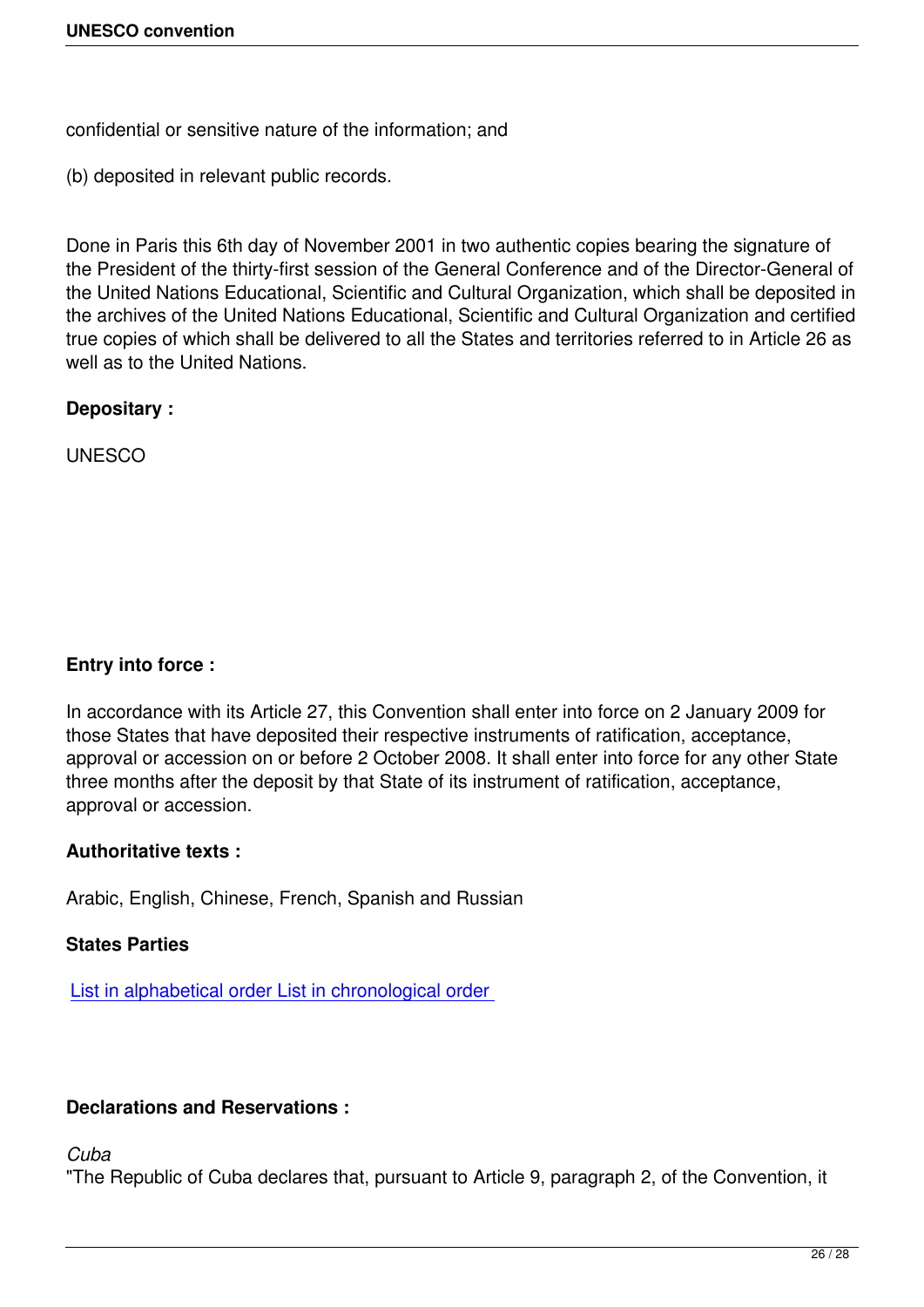will transmit the relevant information on any discovery or activity relating to the underwater cultural heritage in the exclusive economic zone or on the continental shelf of another State Party by means of a document issued by the Office of the President of the National Commission of Monuments and endorsed by the National Cultural Heritage Council of the Ministry of Culture." [Original: Spanish]

"The Republic of Cuba, in regard to Article 25, paragraph 3, relating to the application mutatis mutandis of the provisions on the settlement of disputes set out in Part XV of the United Nations Convention on the Law of the Sea, declares that it reaffirms the declaration made under Article 287 of the Convention, concerning its non-acceptance of the jurisdiction of the International Court of Justice and, consequently, its non-acceptance of the Court's jurisdiction over the provisions of Articles 297 and 298 of the Convention." [Original: Spanish]

# *Panama*

"On depositing its Instrument of Ratification of the Convention on the Protection of the Underwater Cultural Heritage (approved by Law No. 32 of 26 March 2003 and proclaimed in the Official Gazette No. 24,773 of 2 April 2003), the Republic of Panama declares that it has sole sovereignty over the Gulf of Panama, by nature and history a Panamanian bay, whose coasts belong in their entirety to the Republic of Panama. It is a clearly defined geographic configuration, being a large scooped-out incurvation to the south of the Isthmus of Panama, with sea waters underlying the seabed and its subsoil in the area between latitudes 07°28'00" North and 07°31'00" North, and longitudes 79°59'53" and 78°11'40", both west of Greenwich. These determine the location of Punta Mala and Punta Jaqué, at the West and East of the entrance of the Gulf of Panama respectively. This large indentation cuts well into the land area of the Isthmus of Panama. The width of its entrance, from Punta Mala to Punta Jaqué, is about two hundred kilometres (200 kms) and its extension inland (measured from an imaginary line linking Punta Mala and Punta Jaqué up to the mouths of the Río Chico, east of Panama City) is one hundred and sixty-five kilometres (165 kms).

In view of its current and potential resources the Gulf of Panama, a historic bay, has been a vital necessity for the Republic of Panama since time immemorial, both with regard to its security and defence and to the economic field, since its marine resources have long been used by the inhabitants of the Isthmus of Panama.

Oblong in shape, with a coastal outline which somewhat resembles a calf's head, the Gulf has a coastal perimeter under Panamanian sea control of some six hundred and sixty-eight kilometres (668 kms). Within this demarcation, the Gulf of Panama, a historic bay, has an area of approximately thirty thousand square kilometres (30,000 kms2).

The Republic of Panama declares that in the exercise of its sovereign and jurisdictional rights and the accomplishment of its duties, it will act in accordance with the provisions of the Convention, reserving the right to issue other related declarations, should the need arise."

# *Portugal*

"Moreover, pursuant to Article 9, paragraph 2, of the Convention on the Protection of the Underwater Cultural Heritage, Portugal declares that the information referred to in paragraph 1(b) of that same article will be transmitted in the manner stipulated in subparagraph (ii)." [original: French]